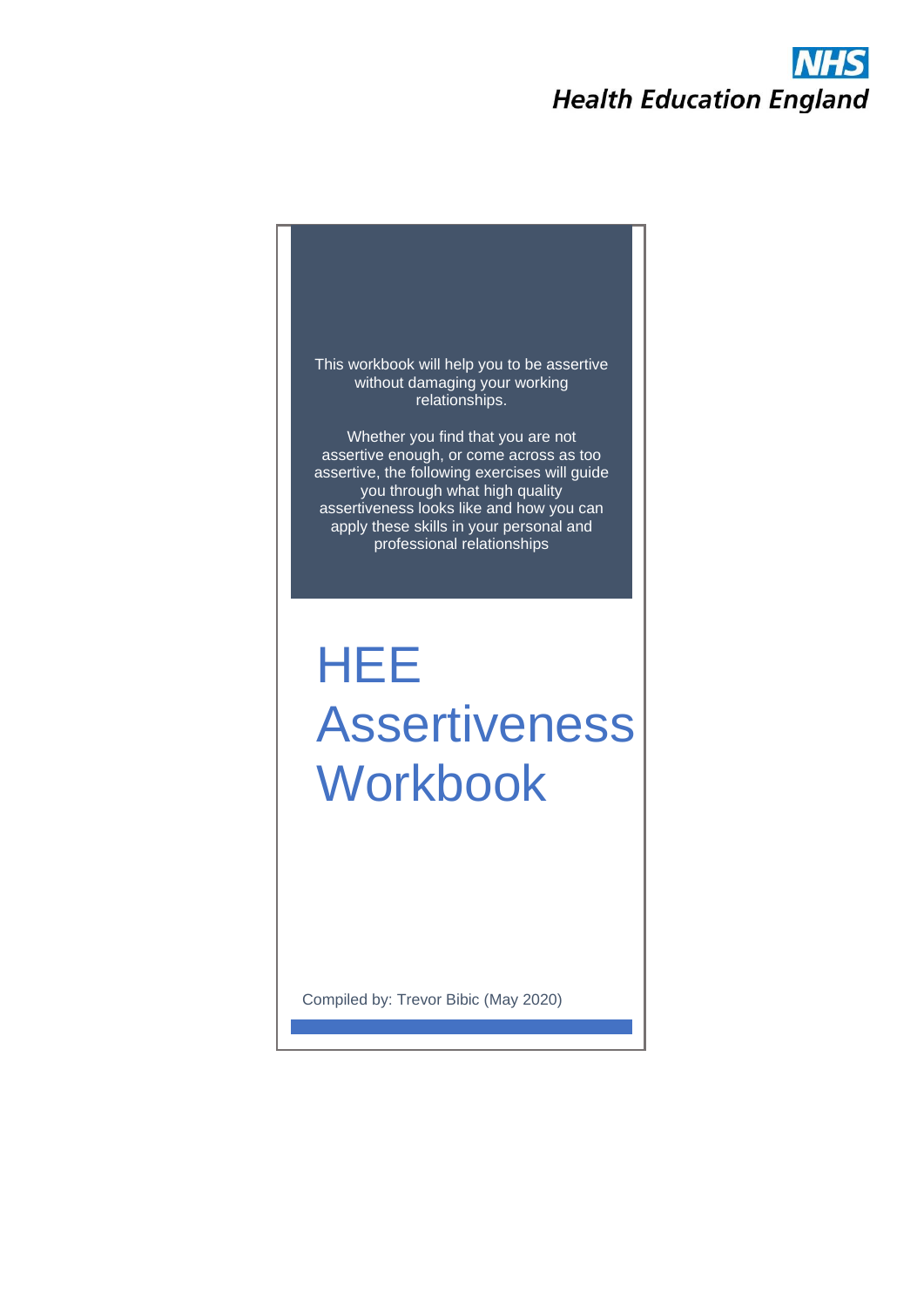## In this workbook we will cover: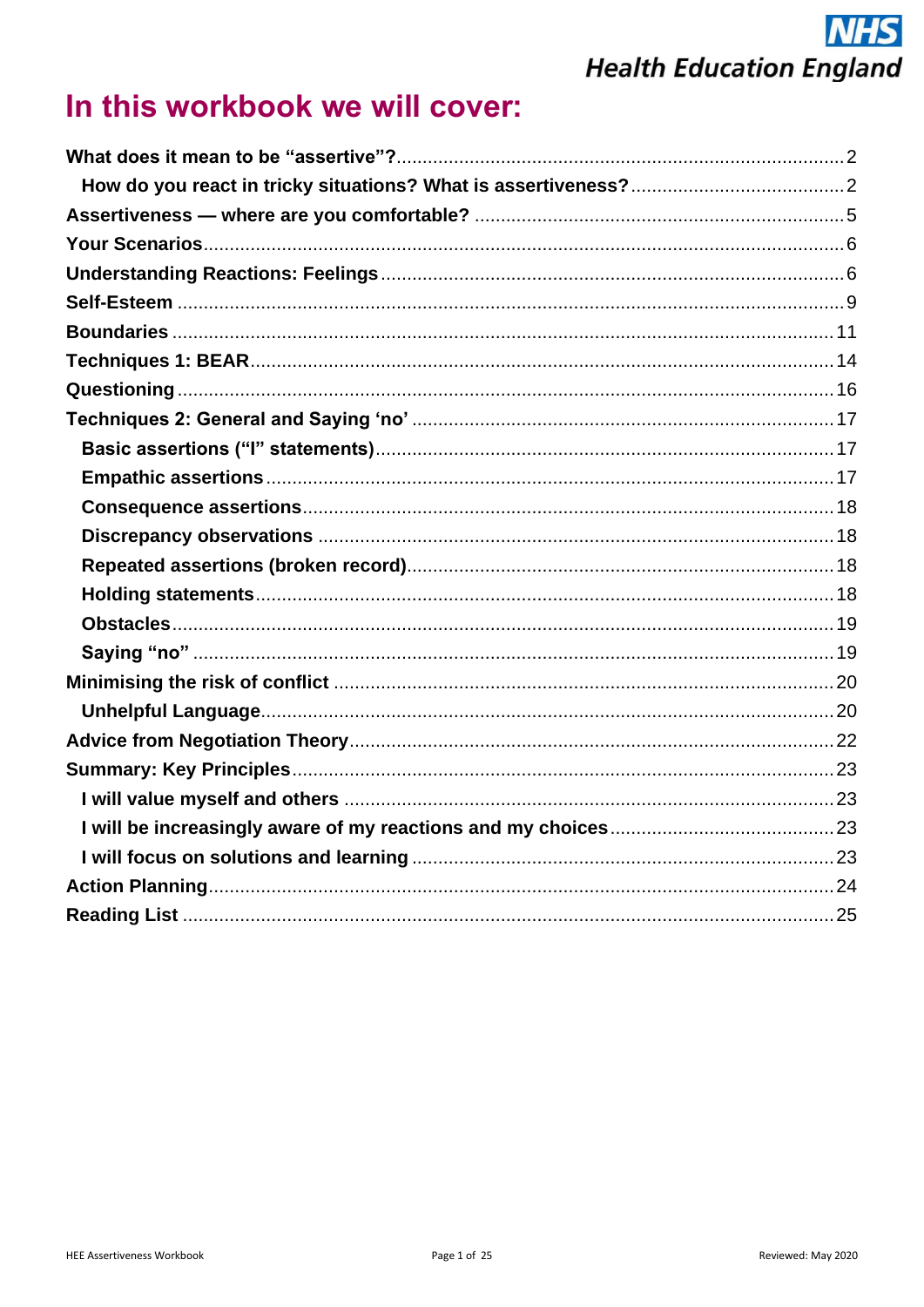## <span id="page-2-0"></span>**What does it mean to be "assertive"?**

### <span id="page-2-1"></span>**How do you react in tricky situations? What is assertiveness?**

Consider the following 4 ways to react to any given situation.

- 1. **Aggressive** (confrontational)
- 2. **Passive** (non-confrontational)
- 3. **Indirectly aggressive** (indirect resistance to the demands of others and an avoidance of direct confrontation)
- 4. **Assertive** definitions of assertiveness all share very similar traits. Here are 3 definitions
	- a. Confidence and directness in claiming your rights or putting forward your views.
	- b. Direct, open communication that balances your needs with the needs of others.
	- c. Standing up for yourself, but not at the disadvantage of other people.

**REFLECTION 1:** Which of the 4 communication styles tends to be your default behaviour when you find yourself in a challenging situation? Jot down your initial reaction, and we will look at how to move to a more effective response further into the workbook.

**REFLECTION 2:** Look again at definition 4b above. Consider the image below, which shows different attitudes towards valuing your own and others' needs.

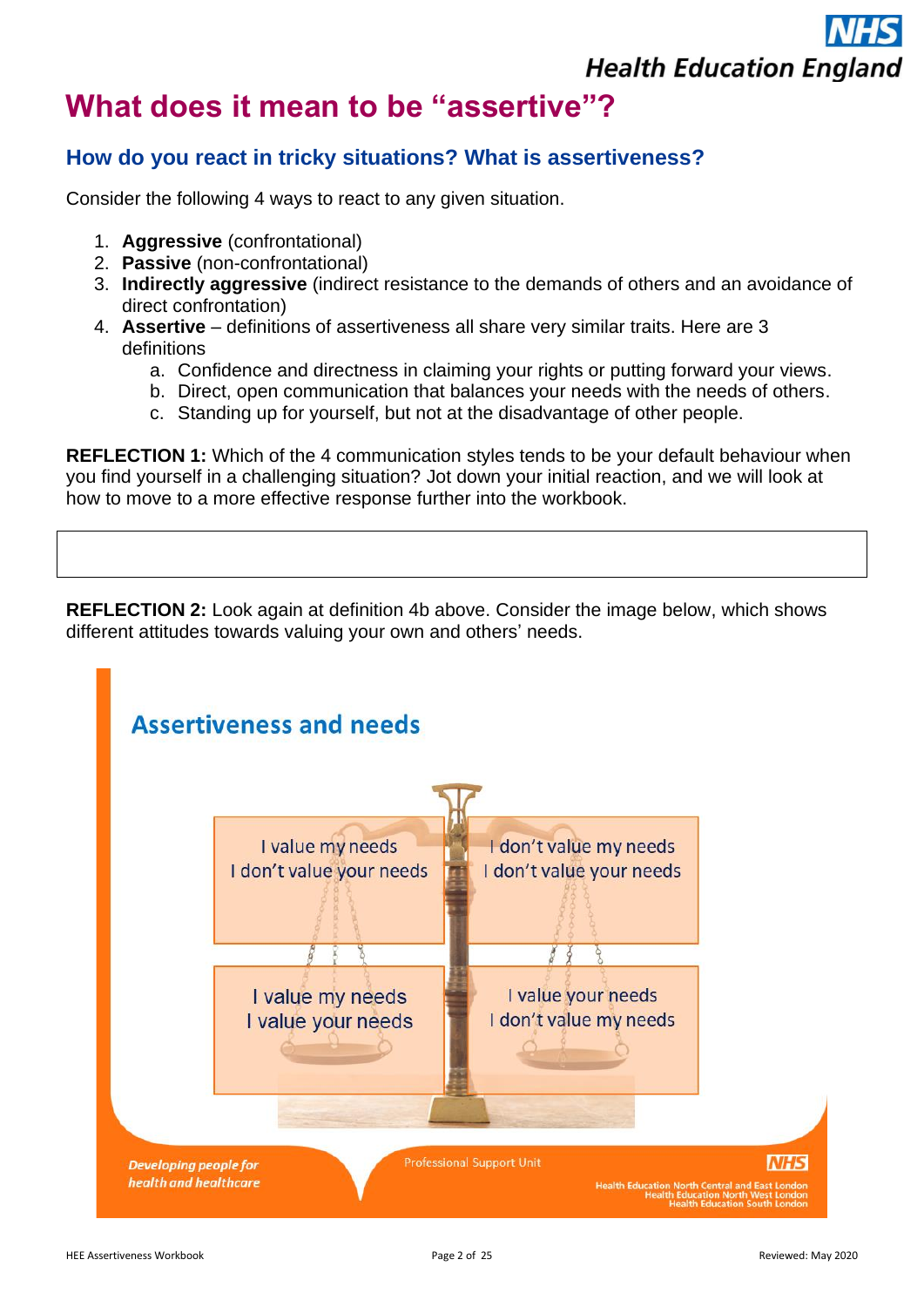

- a) Which of the 4 reactions (Aggressive/Passive/Indirectly Aggressive/Assertive) do you think is represented in each box? Write it in the matching box.
- b) What could be the **impact** of each of the 4 value statements in the 'Assertiveness and Needs' image on you and on the other person? You might want to consider a real situation that you find difficult and consider the 4 possible outcomes.

#### **1. I value my needs, I don't value your needs**

Impact on you:

Impact on the other person:

### **2. I don't value my needs, I don't value your needs**

Impact on you:

Impact on the other person:

#### **3. I value my needs, I value your needs**

Impact on you:

Impact on the other person:

#### **4. I value your needs, I don't value my needs**

Impact on you:

#### Impact on the other person:

*I value my needs, I don't value your needs*. This is typically associated with aggressive behaviour. It takes no consideration for the other person in the interaction. It is about getting what you want without considering the impact on others and other consequences. You may recognise that this could also be a safety risk. Be careful not to confuse aggressiveness with assertiveness. They are not the same.

*I don't value my needs, I don't value your needs*. This is typically associated with indirectly aggressive behaviour. The resistance and avoidance of confrontation means that neither side is understood and less than ideal behaviour continues on both sides of the interaction, often without the clarity of why there is such difficulty.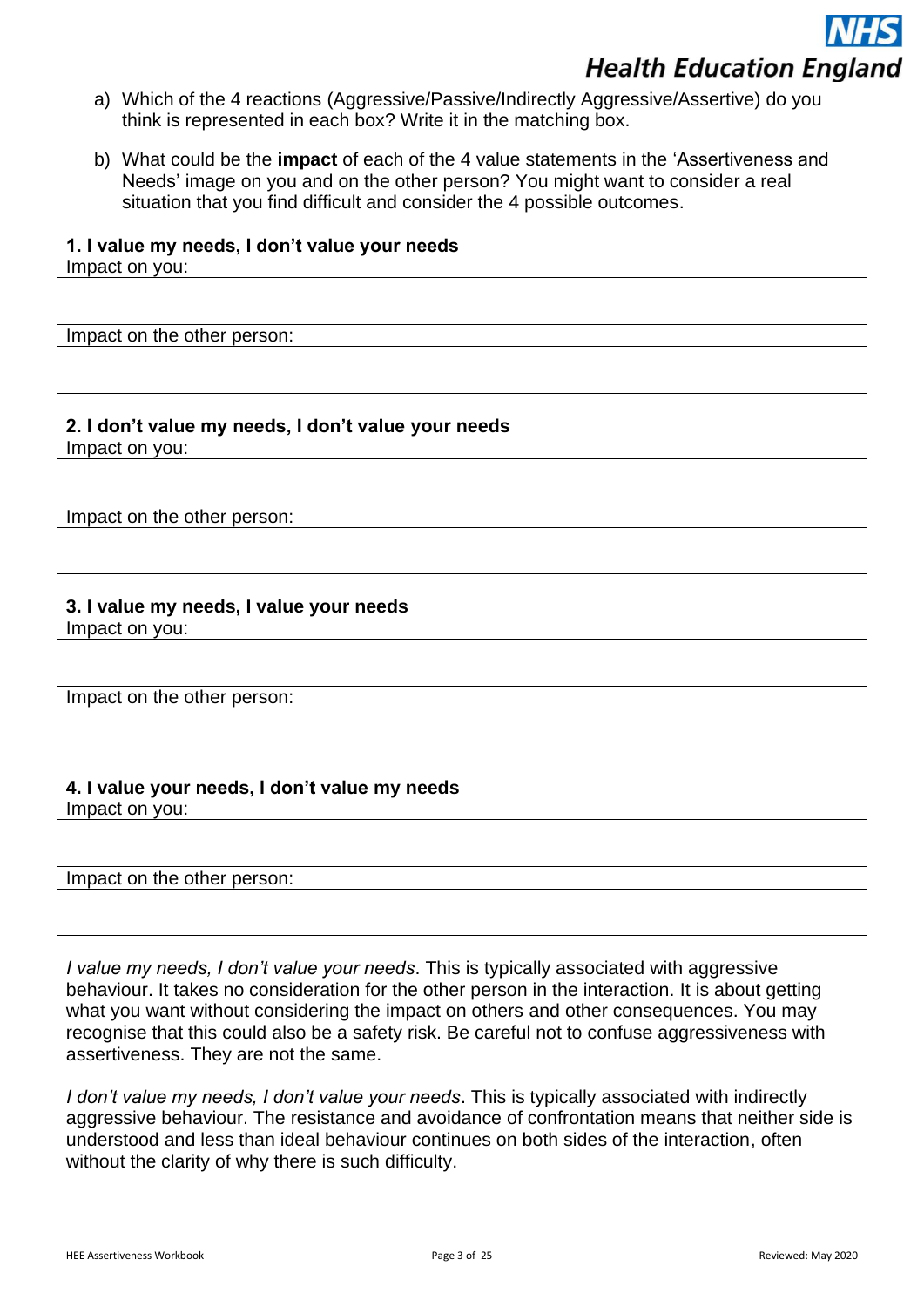*I value my needs, I value your needs*. This is typically associated with assertive behaviour. It takes into account that no-one wakes up in the morning looking to give other people a hard time. It involves understanding both sides of a situation with a view to creating an interaction that recognises both positions and tries to get to an agreeable place for both parties.

*I value your needs, I don't value my needs*. This is typically associated with passive behaviour. Not valuing your own needs, can lead to you being increasingly upset or frustrated in a situation. There is also a risk of it leading to a learned helplessness.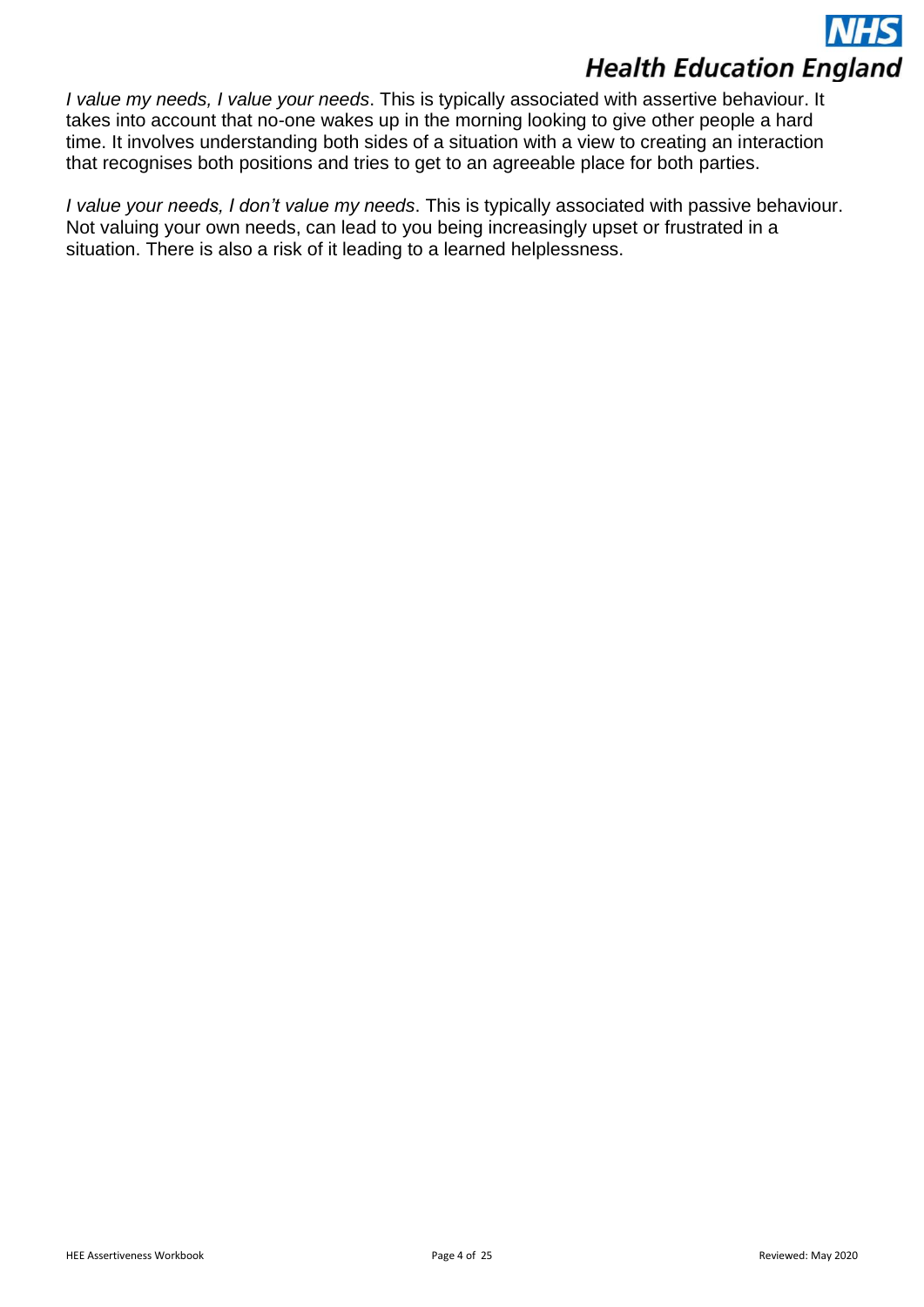## <span id="page-5-0"></span>**Assertiveness — where are you comfortable?**

**REFLECTION 3**: It is useful to understand specific areas which you might need to work on rather than working on "assertiveness" generally - which is more abstract!

Look at the differences in the groups of people at the top of the table below . Rate how comfortable you would feel performing each of the listed activities with each group.

| Use the following rating scale:                                          |                                                        |  |                                                                                          |  |                                                                               |                                                                                                 |                                                                              |                                                                |          |
|--------------------------------------------------------------------------|--------------------------------------------------------|--|------------------------------------------------------------------------------------------|--|-------------------------------------------------------------------------------|-------------------------------------------------------------------------------------------------|------------------------------------------------------------------------------|----------------------------------------------------------------|----------|
| I would feel very uncomfortable<br>and would probably never do<br>this   |                                                        |  | $\overline{2}$<br>I would feel uncomfortable, but I<br>would do this if it was important |  | 3<br>I would feel some discomfort,<br>but I would do this fairly<br>regularly |                                                                                                 |                                                                              | 4<br>I would feel comfortable doing<br>this in most situations |          |
| Friends and<br>family                                                    | Colleagues in<br>junior roles                          |  | Colleagues at<br>Colleagues in<br>a similar level<br>senior roles                        |  | Strangers in<br>service roles<br>(e.g waiters/shop<br>assistants, etc.)       |                                                                                                 | Strangers in<br>authority<br>roles (e.g.<br>officials,<br>dignitaries, etc.) |                                                                | Patients |
| Saying 'no' to requests that are unwelcome, impractical or unreasonable  |                                                        |  |                                                                                          |  |                                                                               |                                                                                                 |                                                                              |                                                                |          |
|                                                                          |                                                        |  |                                                                                          |  |                                                                               |                                                                                                 |                                                                              |                                                                |          |
|                                                                          |                                                        |  |                                                                                          |  |                                                                               | Giving praise and compliments to others on their performance and behaviour                      |                                                                              |                                                                |          |
|                                                                          |                                                        |  |                                                                                          |  |                                                                               |                                                                                                 |                                                                              |                                                                |          |
| Giving critical feedback to others on their performance and behaviour    |                                                        |  |                                                                                          |  |                                                                               |                                                                                                 |                                                                              |                                                                |          |
|                                                                          |                                                        |  |                                                                                          |  |                                                                               |                                                                                                 |                                                                              |                                                                |          |
|                                                                          |                                                        |  | Receiving praise and compliments                                                         |  |                                                                               |                                                                                                 |                                                                              |                                                                |          |
|                                                                          |                                                        |  |                                                                                          |  |                                                                               |                                                                                                 |                                                                              |                                                                |          |
|                                                                          | Receiving critical feedback and acknowledging mistakes |  |                                                                                          |  |                                                                               |                                                                                                 |                                                                              |                                                                |          |
|                                                                          |                                                        |  |                                                                                          |  |                                                                               |                                                                                                 |                                                                              |                                                                |          |
|                                                                          |                                                        |  |                                                                                          |  |                                                                               | Expressing your opinions on a subject even if others have different opinions                    |                                                                              |                                                                |          |
|                                                                          |                                                        |  |                                                                                          |  |                                                                               |                                                                                                 |                                                                              |                                                                |          |
|                                                                          |                                                        |  |                                                                                          |  |                                                                               | Asking for help, advice or opinions from others                                                 |                                                                              |                                                                |          |
|                                                                          |                                                        |  |                                                                                          |  |                                                                               |                                                                                                 |                                                                              |                                                                |          |
|                                                                          |                                                        |  |                                                                                          |  |                                                                               | Expressing negative emotions (anger, frustration, dissatisfaction, disappointment, disapproval) |                                                                              |                                                                |          |
|                                                                          |                                                        |  |                                                                                          |  |                                                                               |                                                                                                 |                                                                              |                                                                |          |
|                                                                          |                                                        |  |                                                                                          |  |                                                                               | Expressing positive emotions (warmth, happiness, delight, gratitude, joy, pride)                |                                                                              |                                                                |          |
|                                                                          |                                                        |  |                                                                                          |  |                                                                               |                                                                                                 |                                                                              |                                                                |          |
| Stating your needs, expressing your preferences and claiming your rights |                                                        |  |                                                                                          |  |                                                                               |                                                                                                 |                                                                              |                                                                |          |
|                                                                          |                                                        |  |                                                                                          |  |                                                                               |                                                                                                 |                                                                              |                                                                |          |
| Initiating a conversation                                                |                                                        |  |                                                                                          |  |                                                                               |                                                                                                 |                                                                              |                                                                |          |
|                                                                          |                                                        |  |                                                                                          |  |                                                                               |                                                                                                 |                                                                              |                                                                |          |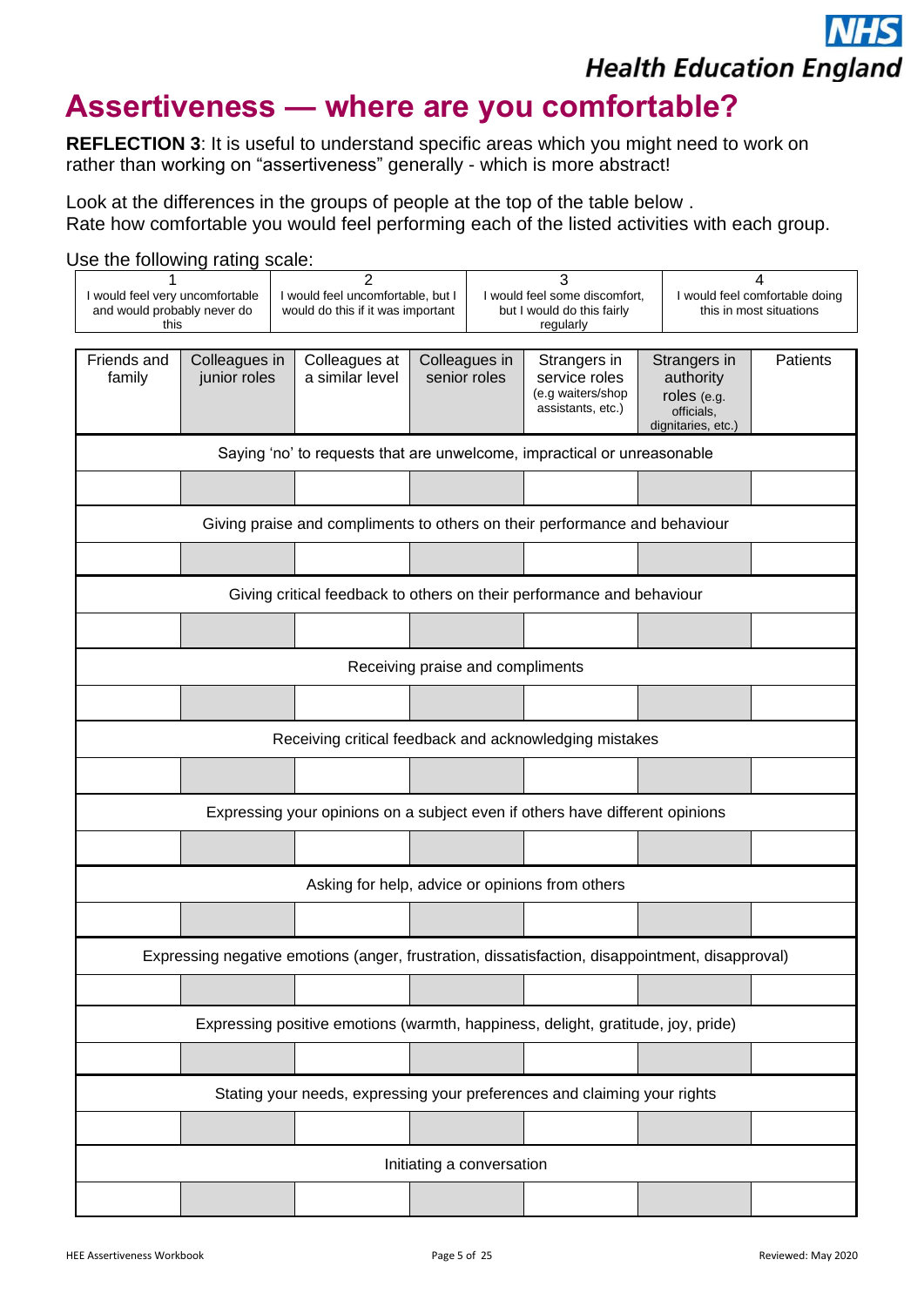## <span id="page-6-0"></span>**Your Scenarios**

Using the previous exercise as inspiration, think about three specific scenarios that you would like to work on.

They can be…

- Examples where you would have liked to have reacted differently in the past
- Scenarios that you think you might face in the future

Make some notes in the boxes below so you can remember the scenarios. As you have any thoughts on what you can try or do differently – add them to the boxes.

**Scenario 1**

#### **Scenario 2**

#### <span id="page-6-1"></span>**Scenario 3**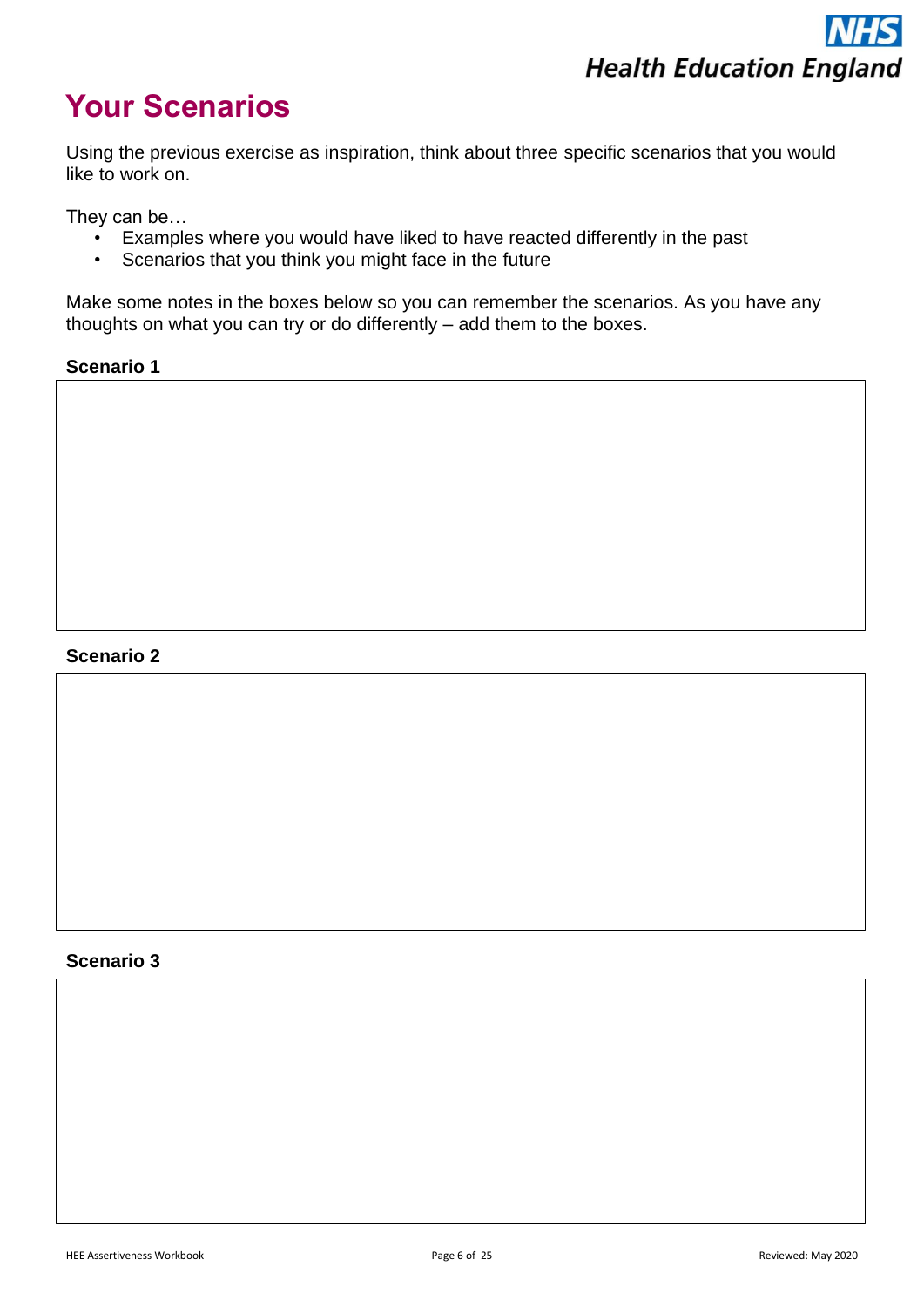## **Understanding Reactions: Feelings**

Showing your feelings or becoming emotional can attract criticism. You may have heard comments such as "crazy", "childish", "irrational" or have been told that showing emotion means you are not in control. As a result you may have tried to hold this back. This is denying feelings and it doesn't work. It can lead to physical illness or build-up of stress amongst other possible outcomes.

Being aware of emotions and feelings is an important part of improving your assertiveness. Emotions drive your reactions and they are a completely normal part of being a human! BUT you should be aware of HOW you react to them. The aim is to get yourself to a place where you give yourself a CHOICE. This comes from your awareness of the situation you are in and being able to identify how you are feeling.

**REFLECTION 4:** Add (to the scenario boxes) how the difficult scenarios you identified earlier make you feel, and how those feelings might have influenced how you reacted to that situation or might react to a future situation. Some of the words below might help:

| <b>Helpless</b> |
|-----------------|
| Defeated        |
| Scared          |
| Powerless       |
| Outraged        |
| Rejected        |
| Hostile         |
| Distrusting     |
| Disillusioned   |
| Bitter          |
| Suspicious      |
| Inferior        |
| Cautious        |

**Scornful** Amused **Disturbed Shocked Overwhelmed** Uncomfortable Isolated Dismayed **Guilty** Numb **Resentful** Amazed **Hurt** 

Isolated Alienated Calm **Stunned** Apprehensive Tense **Bitter** Depressed Insecure Insulted Indifferent **Hesitant** Fearful

**Anxious Hopeless** Angry Worried Uncertain Annoyed Disappointed Humiliated Self-conscious Irritated Alarmed Embarrassed Unsettled

Grumpy Afraid **Disgraced** Awkward Nervous Uncomfortable Exasperated **Disoriented Neglected** Frustrated **Confused Regretful** Depressed Panicked

Three bits of advice for helping you create more choice when you need to react in an emotional situation:

(a) **Name it.** When you can acknowledge your feelings, you can trust your body and your perception of the situation and express yourself assertively. The more you are able to identify how you are feeling, the more control you will have over the reactions that feeling will trigger.

- You could acknowledge to yourself
- You can acknowledge the feelings out loud
	- $\circ$  "When you x I feel y"
	- o "I feel *nervous* about asking this…"
	- o "When you drive like that, I feel really *scared*…"
- You can release physical expressions of feelings in private

(b) **Detect** what your body is telling you and acknowledge it. Your bodily sensations can be an excellent indicator of what you are feeling.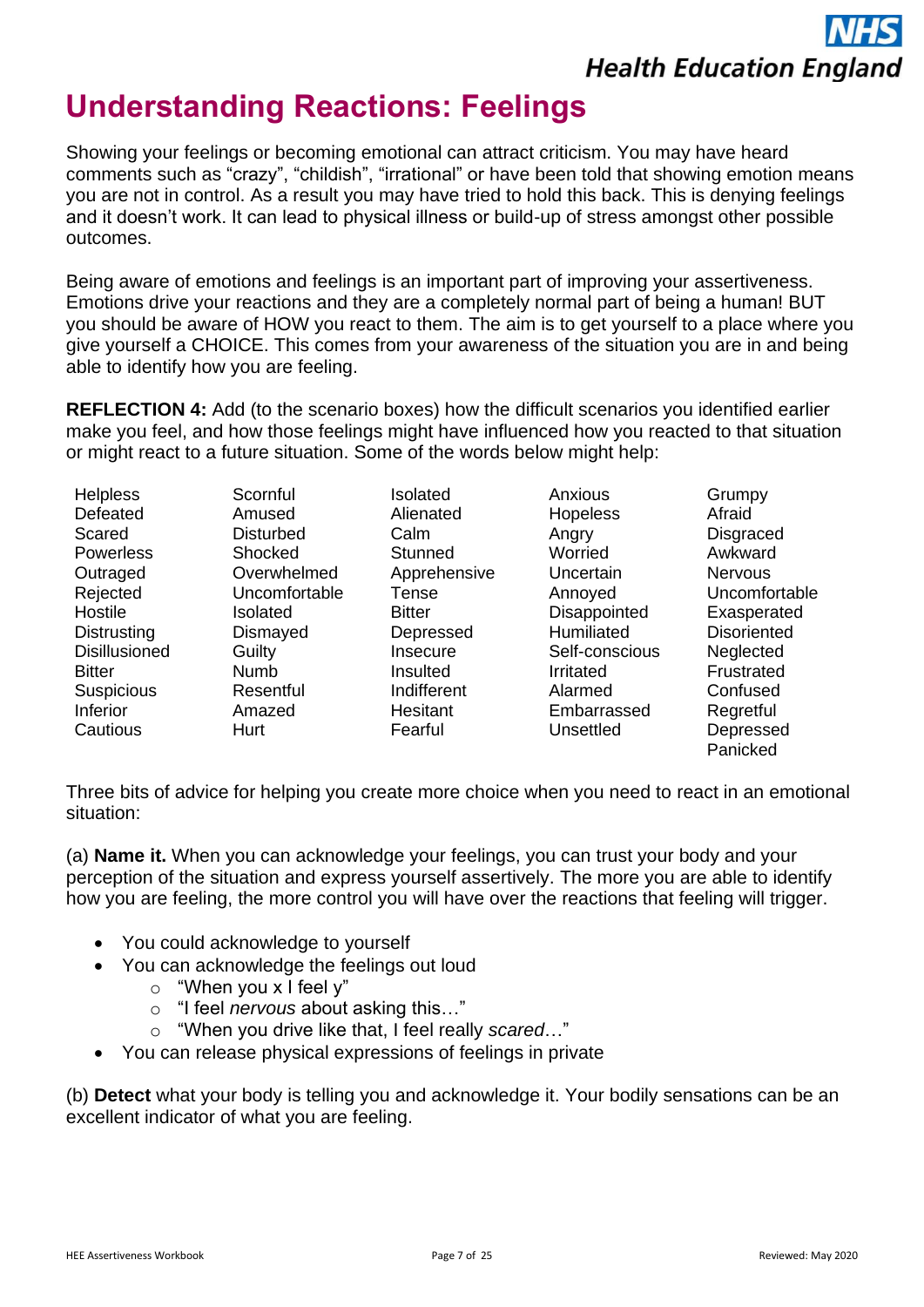What are the physical clues (personal to you) that suggest that you are feeling ... (write them next to the emotion)

- Angry?
- **Envious?**
- Frustrated?
- Helpless?

(c) **Take a time out!** Sometimes, you recognise a feeling and you might also be aware that you don't make the best choices or responses when this emotion is triggered. You may need some time to think first. So, consider giving a default response of something along the lines of:

"I will need some time think about that, can I come back to you in 10 minutes?"

"I am not sure that I can give you my best response at the moment, I'll get back to you this afternoon. How does that sound?"

*(note: At the end of this statement, an open-ended question is used instead of closed (yes or no) type question. This will likely increase the quality of the response you get back in order to aid your understanding of the other person's thinking. This is useful in a range of situations where more information would be helpful.)*

"That request makes me feel anxious, so I will need a few minutes to give it the appropriate attention so I can give you the best possible response. I could come back to you in 5 minutes or this afternoon, which would you prefer?"

*(note: in this example, giving an either or response minimises the chance that you will get pushed for a "now" response).*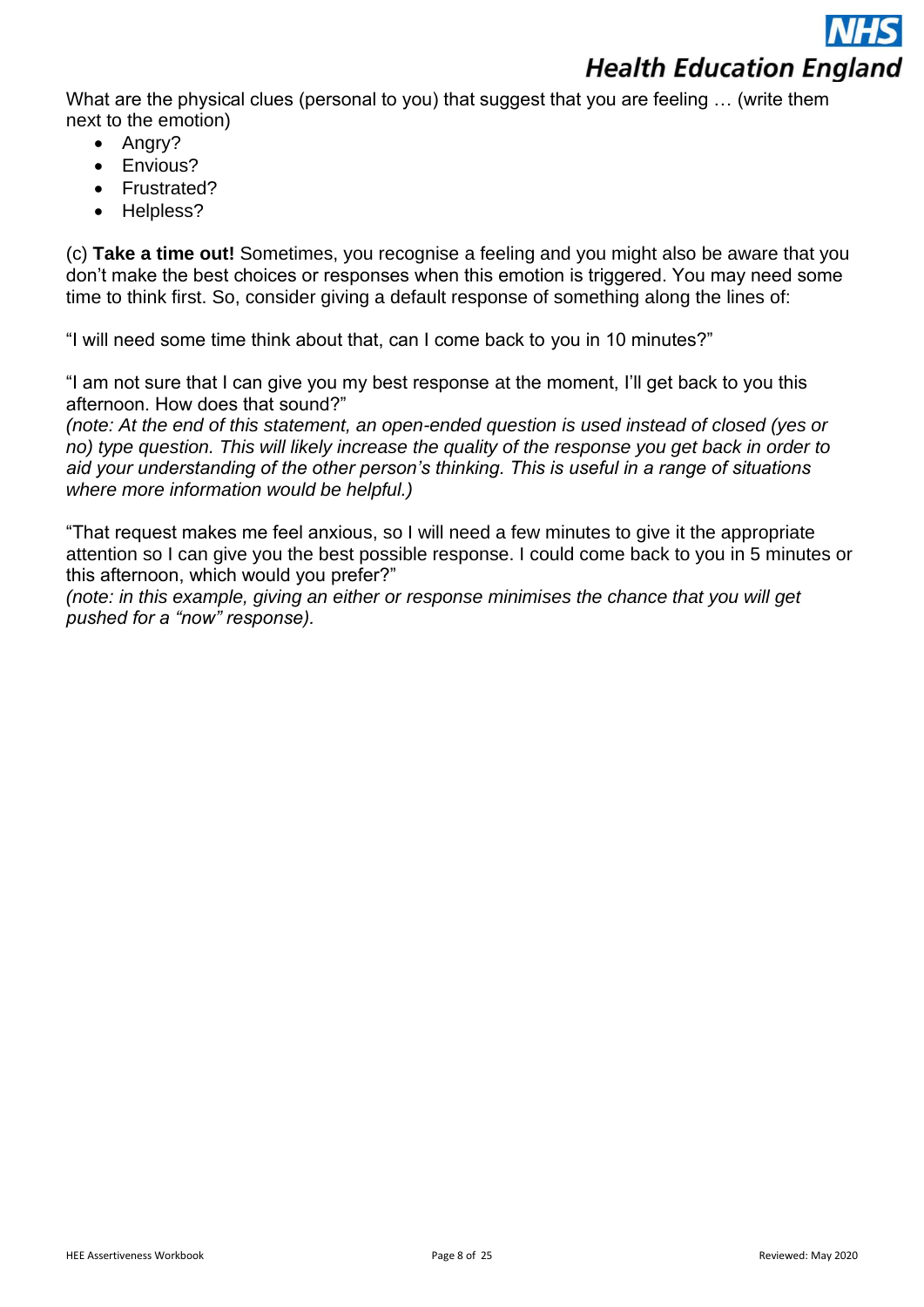## <span id="page-9-0"></span>**Self-Esteem**

Behaving assertively can be easier if you have a strong sense of your own key strengths and values. It is at the heart of **valuing your own needs** - you recognise the value you bring to your work, specific situations and the people around you.

#### **REFLECTION 5: ROLES**

Identifying roles that are important to you could indicate your strengths and point towards key aspects of your sense of identity. Here are some common roles that people take in various situations. This list is not exhaustive, and you may be able to think of other roles that are important to you.

- **Adviser** consultant guide counsellor
- **Connector** team-builder networker resource finder
- **Creator** inventor designer innovator
- **Influencer** persuader salesperson campaigner
- **Pioneer** entrepreneur trailblazer risktaker
- **Researcher** investigator explorer enquirer
- **Inspirer** visionary motivator leader
- **Communicator** educator explainer spokesperson
- **Problem-solver** trouble-shooter analyst fixer
- **Implementer** achiever worker pragmatist
- **Strategist** decision-maker goal-setter navigator
- **Organiser** planner anticipator coordinator
- **Mediator** negotiator agent intermediary
- **Nurturer** developer carer helper
- **Evaluator** auditor judge monitor
- Which roles do you find yourself taking again and again? Which do you find yourself avoiding?
- Which roles feel most comfortable to you? Which feel most unnatural?
- Which roles would you like to develop or spend more time in? Which would you like to reduce?

Choose three roles that you have identified as being important. Please write 100 words on why each role is important to you and how you have developed the qualities needed to fulfil it. Consider experiences inside and outside of work, they can all be examples of the roles that are most important to you.

The important thing that we want you to appreciate is that we are all valuable and have something beneficial to bring to our work.

**Role 1**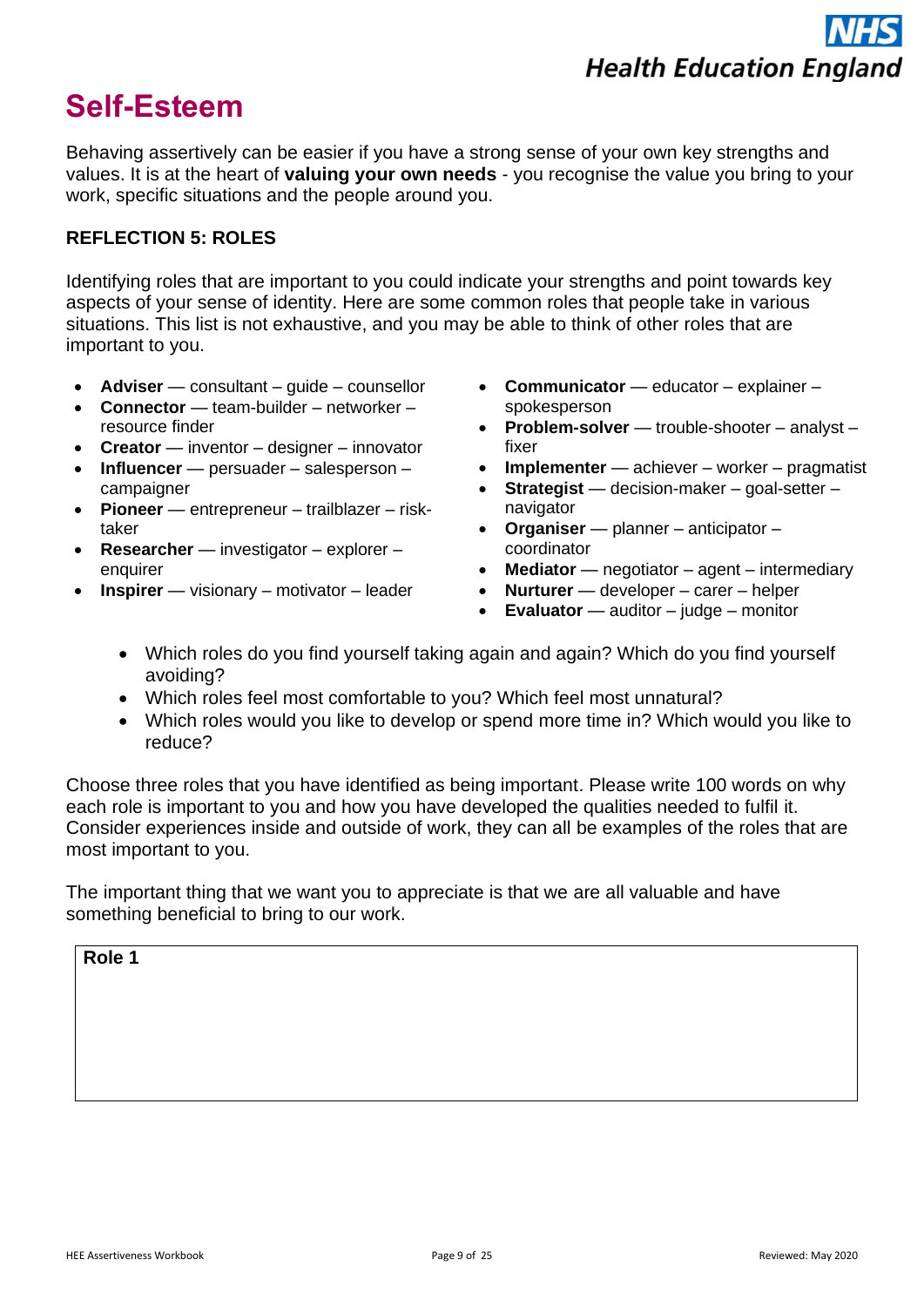**Role 2**

**Role 3**

**Top Tip:** Capture your successes and things that go well on a regular basis, small and large. Write them in a notebook or electronic document so that you don't forget. It can be difficult to remember what happened a few weeks ago, never mind a few months ago! Re-read these successes when your confidence needs a boost, or you need to remind yourself that you are valuable. One nice bonus from doing this is that research shows that individuals who practised valuing themselves before meeting new people are deemed more likeable and are found to be more influential.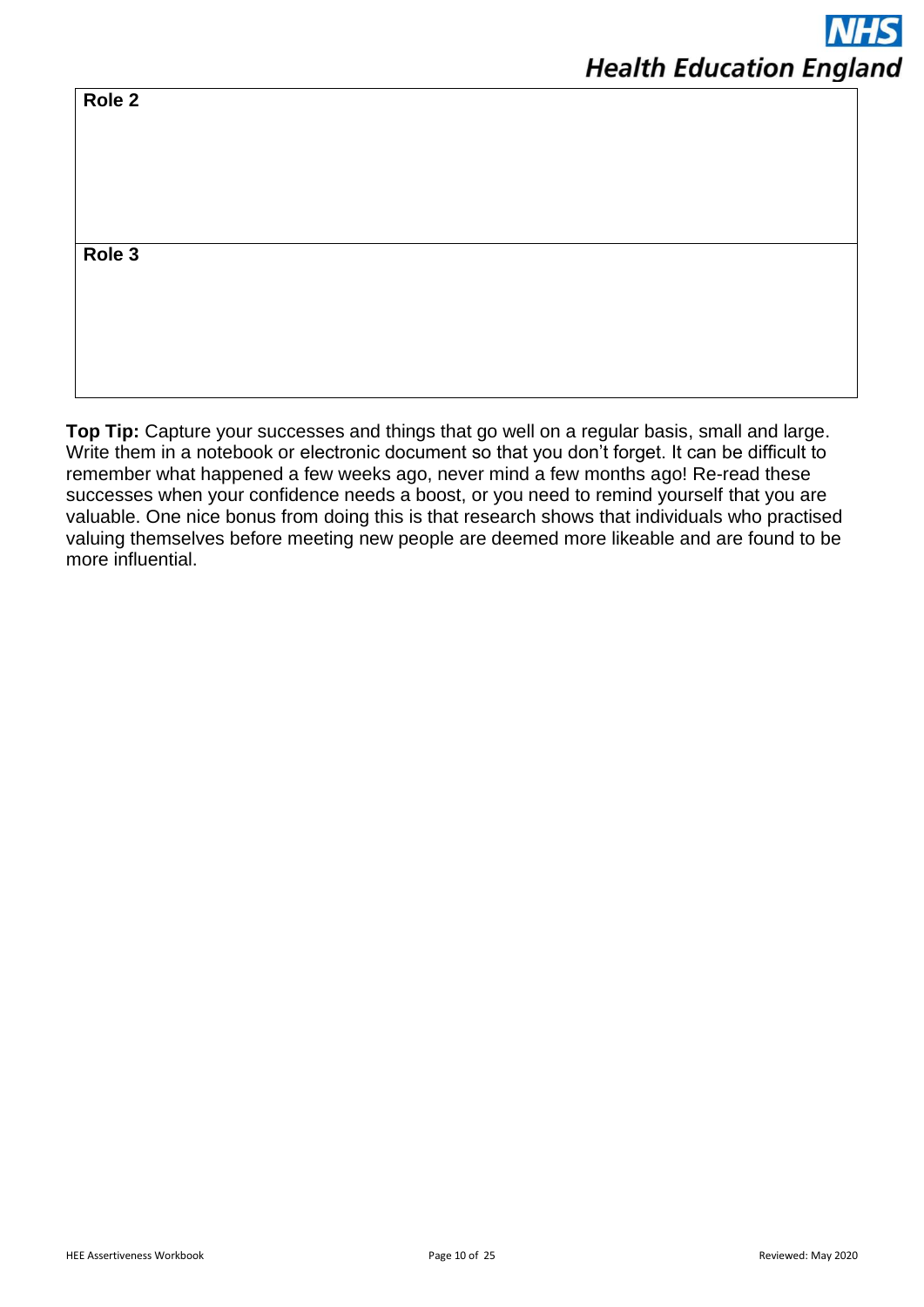## <span id="page-11-0"></span>**Boundaries**

In this section we are going to look at understanding where your boundaries lie. You can consider these to be the point at which assertive action is required. For example, if you are asked to do something by being shouted at, this could be considered unprofessional (unless perhaps it is an absolute emergency situation), and you might feel that an assertive response is called for.

You don't always have to react immediately, you can consider a time out, and if you do simply accept the situation, you can still address it later on.

Identifying that a boundary has been crossed is important, otherwise, there is the danger that we could find excuses for the other person's behaviour. This is effectively not valuing ourselves or our own needs. Even if you do not feel that you can respond assertively in a particular situation, knowing that your boundary has been crossed is a great first step. It means that you could try a response, the next time the boundary is crossed, or seek help.

One element that can help you is to look at what is important to you – your goals and needs. They can help you identify whether a situation is moving you towards or away from what is important to you. You may recognise that difficult situations are often an indicator of not being in alignment with your goals and this needs to be addressed. Additionally, a challenging situation may give you a clue to things that are important to you that you have not yet identified.

#### **REFLECTION 6: GOALS**

It is important to be clear with yourself about your needs and priorities. What are the goals that motivate you?

- **Entertainment** experiencing excitement, avoiding boredom
- **Tranquillity** feeling relaxed, avoiding stress
- **Happiness** experiencing joy, avoiding distress
- **Bodily sensation** experiencing pleasurable bodily sensations, avoiding pain or discomfort
- **Physical well-being** feeling healthy, avoiding illness
- **Exploration** satisfying curiosity, avoiding ignorance
- **Understanding** gaining knowledge and making sense, avoiding misconceptions, errors and confusions
- **Intellectual creativity** engaging in original thinking and novelty, avoiding familiarity
- **Positive self-evaluation** maintaining selfconfidence or self-worth, avoiding feelings of failure and guilt
- **Unity** experiencing connectedness or harmony with people, nature or a greater power, avoiding feelings of psychological disunity and lack of meaning
- **Transcendence** experiencing peak states of functioning, avoiding feelings of ordinariness
- **Individuality** Feeling unique, avoiding conformity
- **Self-determination** experiencing freedom to act or choose, avoiding feelings of pressure or coercion
- **Superiority** winning status or success compared to others, avoiding unfavourable comparisons
- **Resource acquisition** obtaining support and approval from others, avoiding social rejection
- **Belongingness** building and maintaining attachments and intimacy, avoiding isolation
- **Social responsibility** meeting social obligations and conforming to moral conventions, avoiding unethical social conduct
- **Equity** promoting fairness and justice, avoiding inequality or injustice
- **Resource provision** giving approval or support to others, avoiding selfish or uncaring behaviour
- **Mastery** meeting challenging standards for achievement, avoiding incompetence
- **Task creativity** engaging in tasks involving artistry or creative expression, avoiding the mundane or repetitive
- **Management** maintaining order or productivity, avoiding inefficiency or chaos
- **Material gain** increasing possession of money or material goods, avoiding poverty or material loss
- **Safety** being physically secure, avoiding threats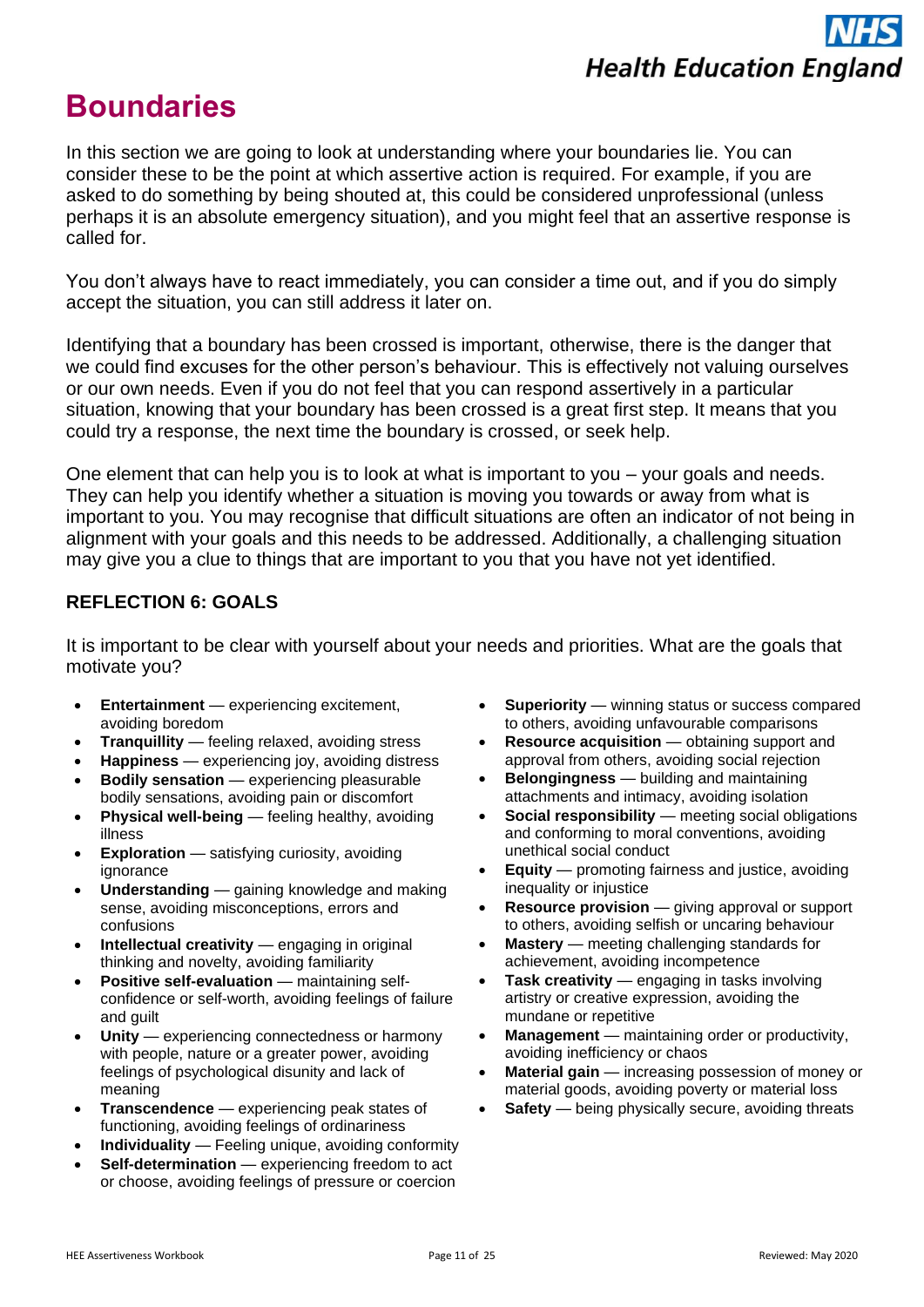- Which motivations have been consistently important to you throughout your life?
- Which goals do you want to hold on to?

Identify your top three goals that you feel are most important to you.

Please write 100 words on why that motivation is important to you and how you have acted to prioritise that goal in the past.

| Goal 1 |  |  |  |
|--------|--|--|--|
| Goal 2 |  |  |  |
| Goal 3 |  |  |  |

**TOP TIP:** Think about how you could let people know about your goals and needs. Ideally, try to get agreement from others to value those needs – the science of influencing shows that people don't like to go back on agreements that they make. If you start small, it makes it easier to upgrade those agreements in the future. Charities who ask for a small initial donation, find that you are more likely to donate larger sums in the future when asked. Now that you know this, use this knowledge for good! ;-)

Lastly, the earlier you set expectations or get agreement the better, as the consequences of agreement are lower and less emotionally charged. If you want to read more about influencing, then take a look at 'Influence: The Psychology of Persuasion' by Dr. Robert B. Cialdini.

Another way to look at this area is to consider a set of 'rights'. The statements embedded within your daily life can help you realise when someone is not taking your needs into account and that an assertive response is required. The following are examples of what these rights might look like, but you should consider a set of rights that are appropriate to you or your own situation.

- 1. I have the right to state my own needs and set my own priorities as a person independent of any roles that I may assume in my life.
- 2. I have the right to be treated with respect as an intelligent, capable and equal human being.
- 3. I have the right to express my feelings.
- 4. I have the right to express my opinions and values.
- 5. I have the right to say 'yes' or 'no' for myself.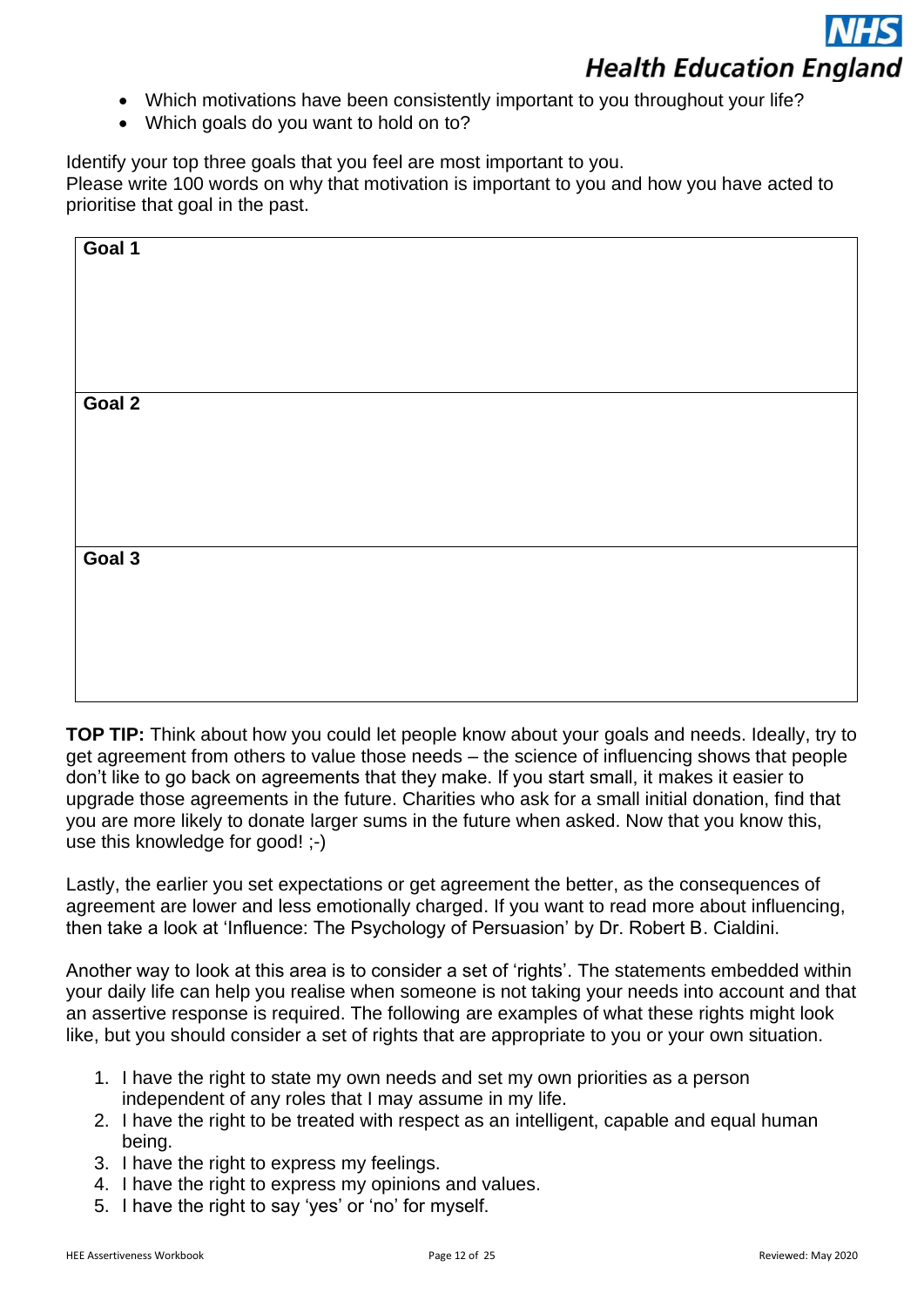- 6. I have the right to make mistakes.
- 7. I have the right to change my mind.
- 8. I have the right to say "I don't understand".
- 9. I have the right to ask for what I want.
- 10.I have the right to decline responsibility for other peoples' problems.
- 11.I have the right to deal with others without being dependent on them for approval.

(from: 'Assertiveness and You' by Anne Dickson)

**Important**: What is a right for you, is also a right for others. So, if you want others to respect a right for you, then you must offer them the same right in return.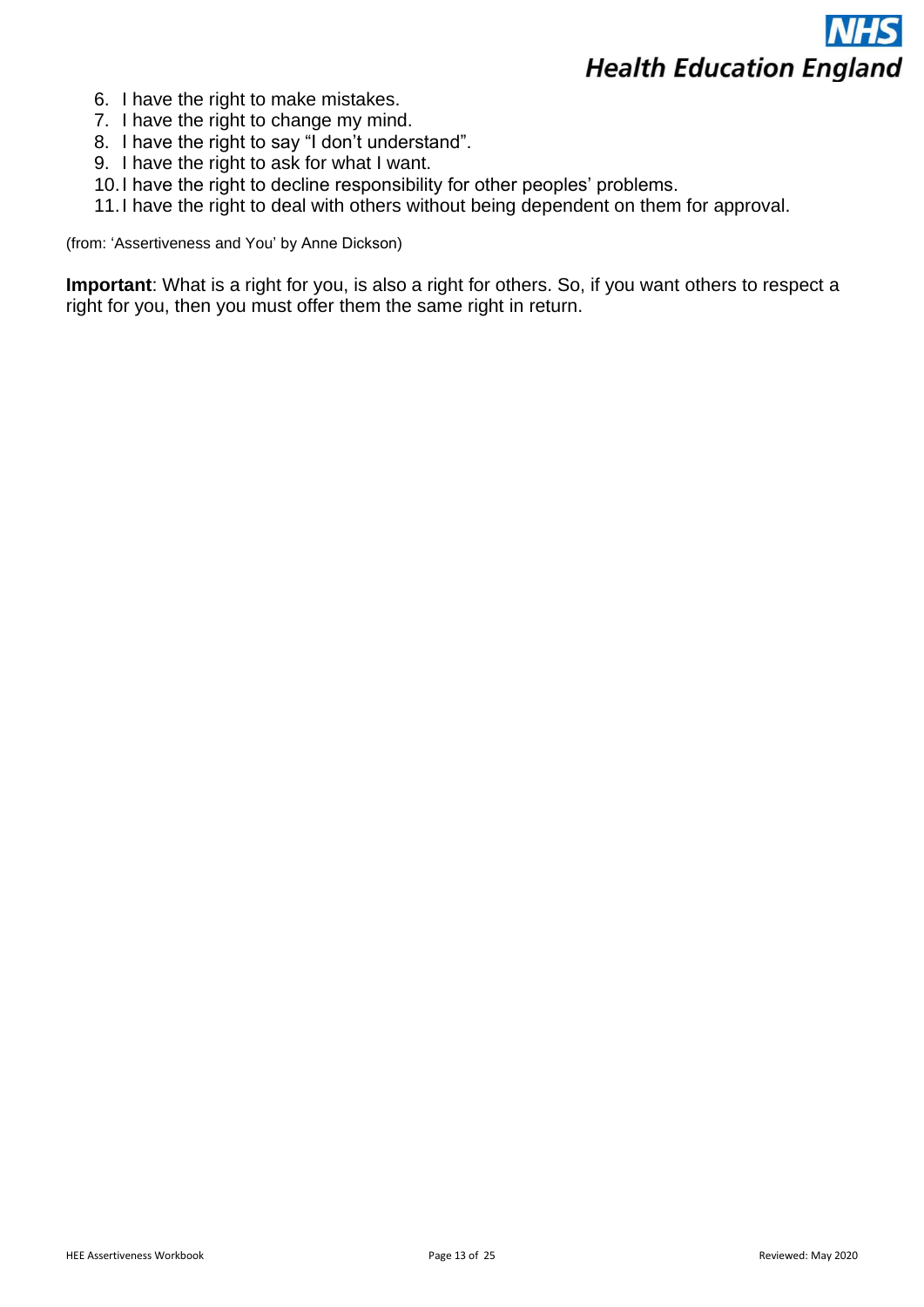## <span id="page-14-0"></span>**Techniques 1: BEAR**

This technique is an adaption of a range of models aimed at responding to a boundary crossed, or where a 'redirection' of behaviour is needed. They are all very similar and the version here covers the most common elements.

- Describe the **BEHAVIOUR** or event causing the problem *(the word behaviour is very important here – people believe that behaviours are changeable. Personal comments which might suggest that THEY are a problem are more likely to promote defensive behaviour)*
- Explain the **EFFECT** on you, the team or the department *(people aren't always aware of the impact of their behaviour)*
- Specify the **ACTION** you want them to take *(the more specific the better – ambiguity could mean that their interpretation may not be the same as yours)*
- Outline the **RESULT** of (not) changing (positive or negative) *(generally, you should look to give people a positive reason/incentive for changing/redirecting their behaviour, however you could consider some kind of loss to be useful here e.g." if we don't complete this task first, we are at risk of losing funding". People are generally more sensitive to loss than to gain so it can be a more powerful motivator. Be careful not to make this sound like a threat, e.g. "If you don't change this behaviour then I will have to speak to your supervisor". This approach might be best saved for a last resort)*

Using a structure such as BEAR can help you make your point without having to worry about how to approach it or not sounding very clear. Practise responding in this way in private so you can hear what it sounds like and adjust your tone/language as necessary. You should remember that you are caring for their needs as well as your needs, so we want the conversation to be an opportunity to improve how we work with one another.

An example might sound like this:

**Behaviour**: In the last month, I have received 5 last minute requests to work an extra shift, which I have willingly done.

**Effect**: On each of those occasions I have had to cancel personal engagements which has upset my partner and on one occasion I lost money on a concert ticket that I had booked. **Action**: If we can agree to no more than 2 last minute requests in a month and at least 2 days' notice for other requests…

**Result**: …then this will mean I won't have to be more protective over my time and continue to make a contribution to the challenges we are facing with staffing, and I know this will be agreeable with my partner.

**Top Tip:** Start with low stakes situations to get used to using the structure.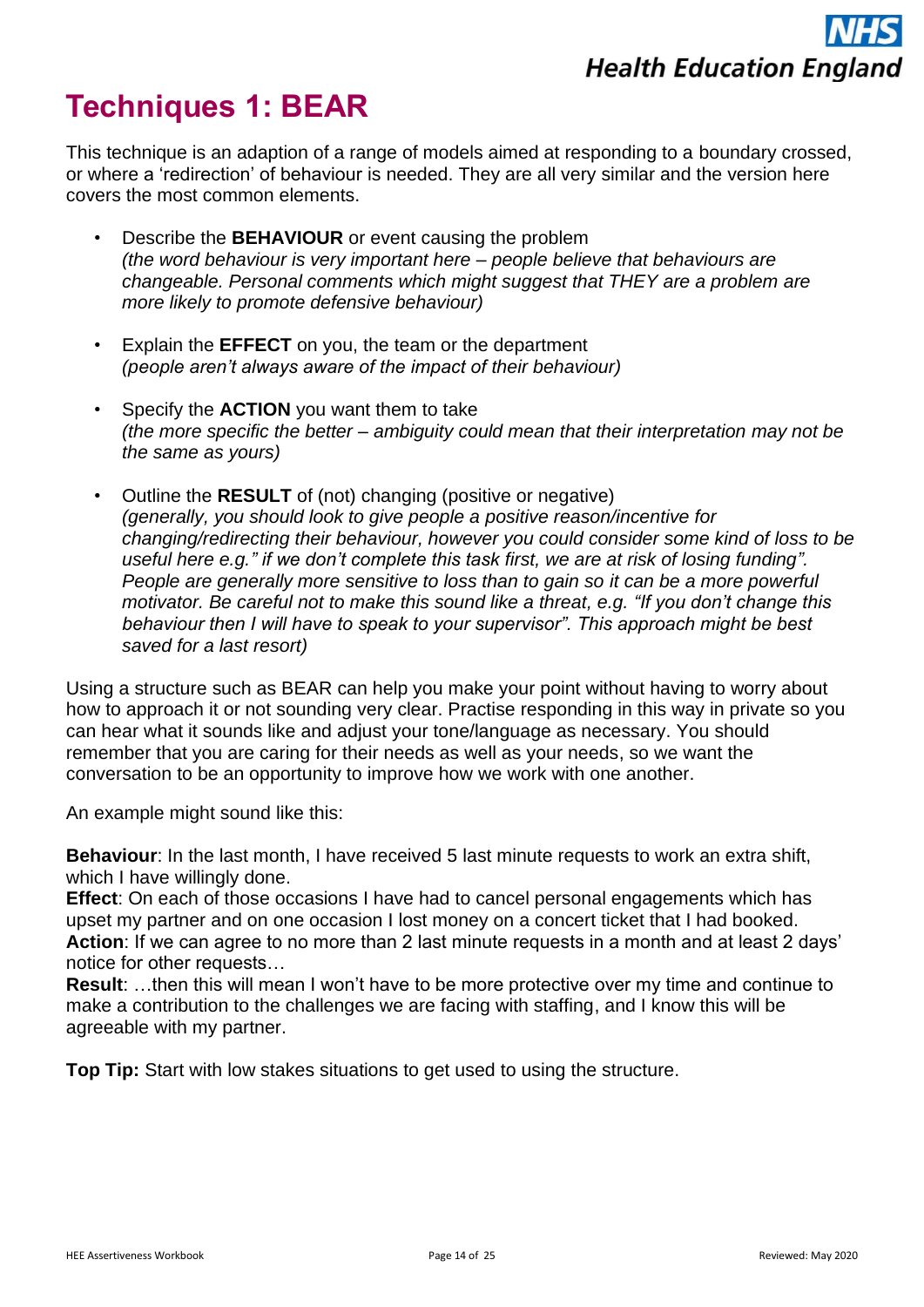**REFLECTION 7:** Try creating your own response to a situation you feel that might benefit from redirection:

Behaviour

Effect

Action

Result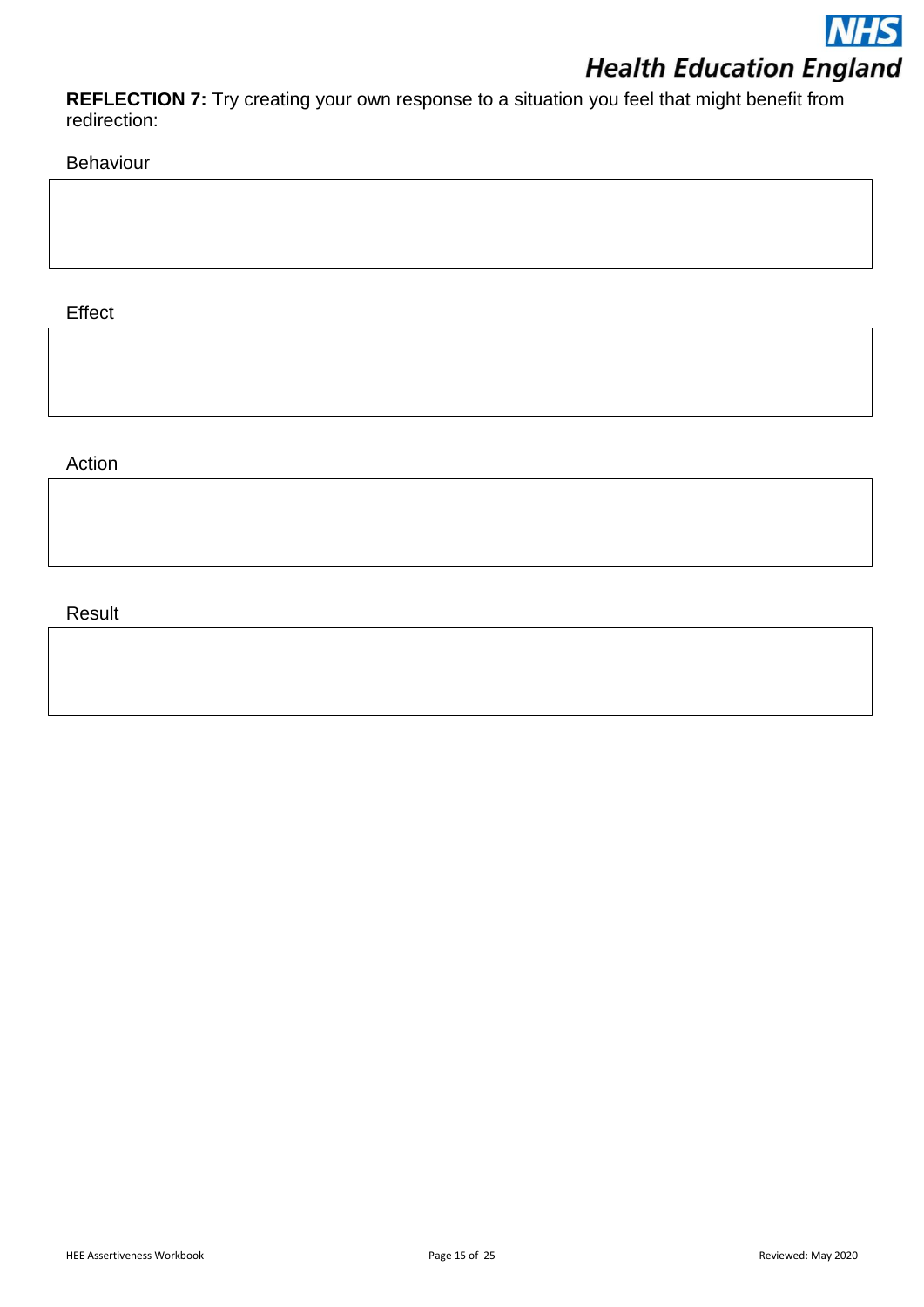## <span id="page-16-0"></span>**Questioning**

An essential skill to develop that will help you understand the needs of others better is asking questions. While most people understand the difference between closed questions (which invite yes, no or single word answers) and open questions (which usually elicit more information), this can be more difficult to use in practice than you might imagine, as closed questions can be seen as efficient in our time poor environments.

For example, when asked to work an extra shift, you could ask "Am I the only person available?" and the easy answer would be "Yes". However, you could try saying "Who else have you asked?". This would open up many more options for you to explore if you were reluctant to agree to the request – perhaps you were simply the first person asked or others had pushed back.

The typical open question starters are Who, What, When, Why, How, Where.

**REFLECTION 8**: Think about one of your scenarios and how you could use open questions to find out more information.

Write down 2 questions using each question starter.

Check you have not phrased the question in a way that leads to a single word answer.

Who… *(e.g. Who else can we ask for help with this situation?)*

What … *(e.g. What other options do we have?)*

When … *(e.g. When are we obliged to get this done by?)*

Why … *(e.g. Why has this situation occurred?)*

How … *(e.g. How does this relate to the priority of the work being done right now?)*

Where … *(e.g. Where are we going to get the resources that we need to complete this?)*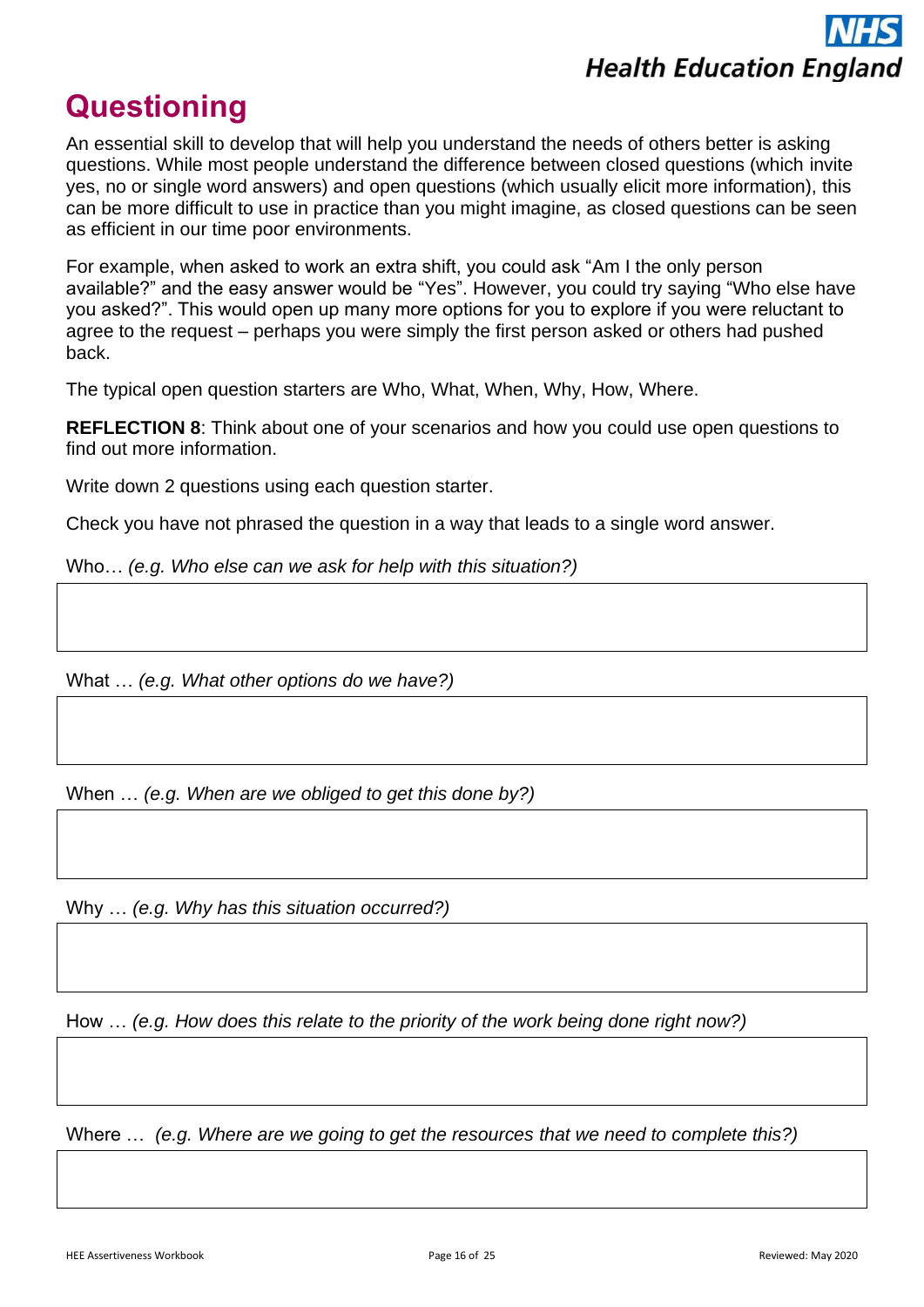## <span id="page-17-0"></span>**Techniques 2: General and Saying 'no'**

Take a look at the following approaches to communicating your needs in a constructive way, while maintaining a professional and respectful relationship. You can use combinations where you think it will help. For example, rather than simply stating your need using the 'broken record' technique, you could repeat 'empathic assertions'.

#### **REFLECTION 9:**

- (a) Think about which ones might work for the scenarios you identified earlier and write them in to the scenario box.
- (b) Pick ONE that you feel comfortable trying and commit to using it the next time it is appropriate.

### <span id="page-17-1"></span>**Basic assertions ("I" statements)**

- Express your needs, feelings and opinions directly and unambiguously.
	- o *"I need to leave on time today."*
	- o *"I would prefer to have this discussion later."*
	- o *"I find it more helpful when you present feedback in the form of suggestions for future action."*
	- o *"I was disappointed that you didn't acknowledge my contribution to the report in that meeting."*
- Give reasons for your statements, but do not feel you have to justify everything.
	- o *"I would like to go on this training as I feel it would be beneficial to my day-to-day work."*
- Try to express your needs in a positive and constructive way instead of one that could be perceived as blaming.
	- o *"I would prefer to discuss this in our regular meeting"* rather than *"I don't want to talk about this now. Can't it wait?"*
- You can use "I" statements to yourself to acknowledge and take responsibility for your feelings and reactions.
	- o *"I feel nervous/angry/undervalued."*

### <span id="page-17-2"></span>**Empathic assertions**

- Demonstrate that you understand the needs, feelings and opinions of others even if you are not able to accommodate them fully.
	- o *"I understand that you are uncomfortable with the current working arrangements, but I would like you to persist with them for the moment."*
	- o *"I know you are busy at the moment, but I need you to get that report to me by the end of the week."*
- The formula "I appreciate... but..." can quickly become meaningless if overused and the word **'but'** has a tendency to devalue everything that has come before it. A more constructive formula of **{***appreciation***} + {***commitment***} + {***request***}** or **{***appreciation***}** *+* **{***request***}** *+*  **{***concession***}** demonstrates that you are actively considering their needs rather than just pretending to care.
	- o *"I know that you are busy at the moment and I'm looking at getting you some help as soon as I can, but I still need you to get that report to me by the end of the week."*
	- o *"I know that you are busy at the moment, but I need you to get that report to me by the end of the week. I would be happy to relax the deadline on this other task to give you some space."*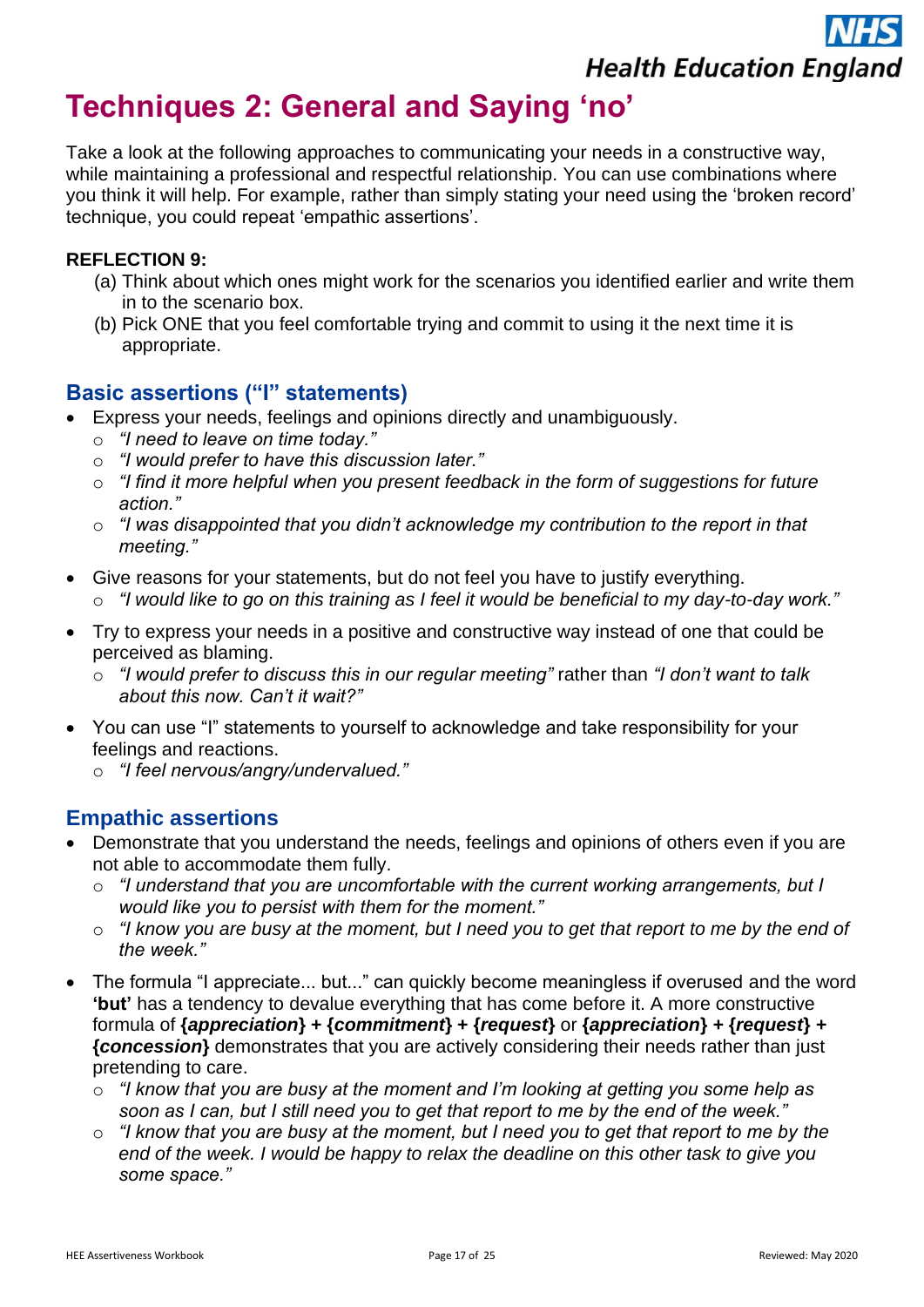### <span id="page-18-0"></span>**Consequence assertions**

- These statements make clear the positive and negative implications of complying or not complying with your requests. They are usually expressed as "If... then" statements.
	- o *"If I have to work extra hours, then I will need to recover the hours next week."*
	- o *"I am more likely to be able to deal with your request effectively if you send me an e-mail with the details."*
	- o *"If you insist on imposing this way of working on our department, then I will need to review the performance targets we agreed earlier."*
	- o *"If you continue to arrive late for shifts despite my warnings, I will have to start formal disciplinary procedures."*
- Use them with care as they can easily be interpreted as threats.

#### <span id="page-18-1"></span>**Discrepancy observations**

- These statements point out any differences between previous agreements and current actions or between words and behaviours. The aim is to remove misunderstandings not to criticise or allocate blame.
	- o *"We agreed last week that this task should be my top priority. Now you have said you would like me to focus exclusively on this other task. I would like to clarify whether the priorities have changed."*
	- o *"You have said that you want to improve staff morale, but you have sent this e-mail which openly criticises my team and offers no constructive suggestions for improvement. I would like you to meet my team in person to apologise."*
- Make sure you include an assertion or request so that you are focusing on moving forward rather than just criticising.

### <span id="page-18-2"></span>**Repeated assertions (broken record)**

- This technique involves repeating your assertion calmly throughout a conversation to ensure that you are heard. You can respond to objections with reasoned argument if they have merit, and you can use any of the previous techniques, but always return to your basic assertion.
	- o **You**: *"I would like to attend this training course as it is important for my development."*
	- o **Them**: *"It's going to be really difficult to let you go on it at the moment."*
	- o **You**: *"I understand that it is difficult to release staff for training, however this course will not be available again soon and I would like to attend it."*
	- o **Them**: *"I'm sure we could arrange something similar in-house if you really need it."*
	- o **You**: *"I have looked at the programme and there are a number of benefits that I could not get from in-house training. I would like to attend this training course."*

### <span id="page-18-3"></span>**Holding statements**

- If you are unprepared to respond or not sure you will be able to manage your emotions in the moment, it may be a good idea to see if you can delay the assertive interaction until you have had time to prepare yourself.
	- o *"I am unhappy with this situation, but I would like to talk about it when I am feeling calmer."*
	- o *"I need a little time to think about that request, I will get back to you in half an hour."*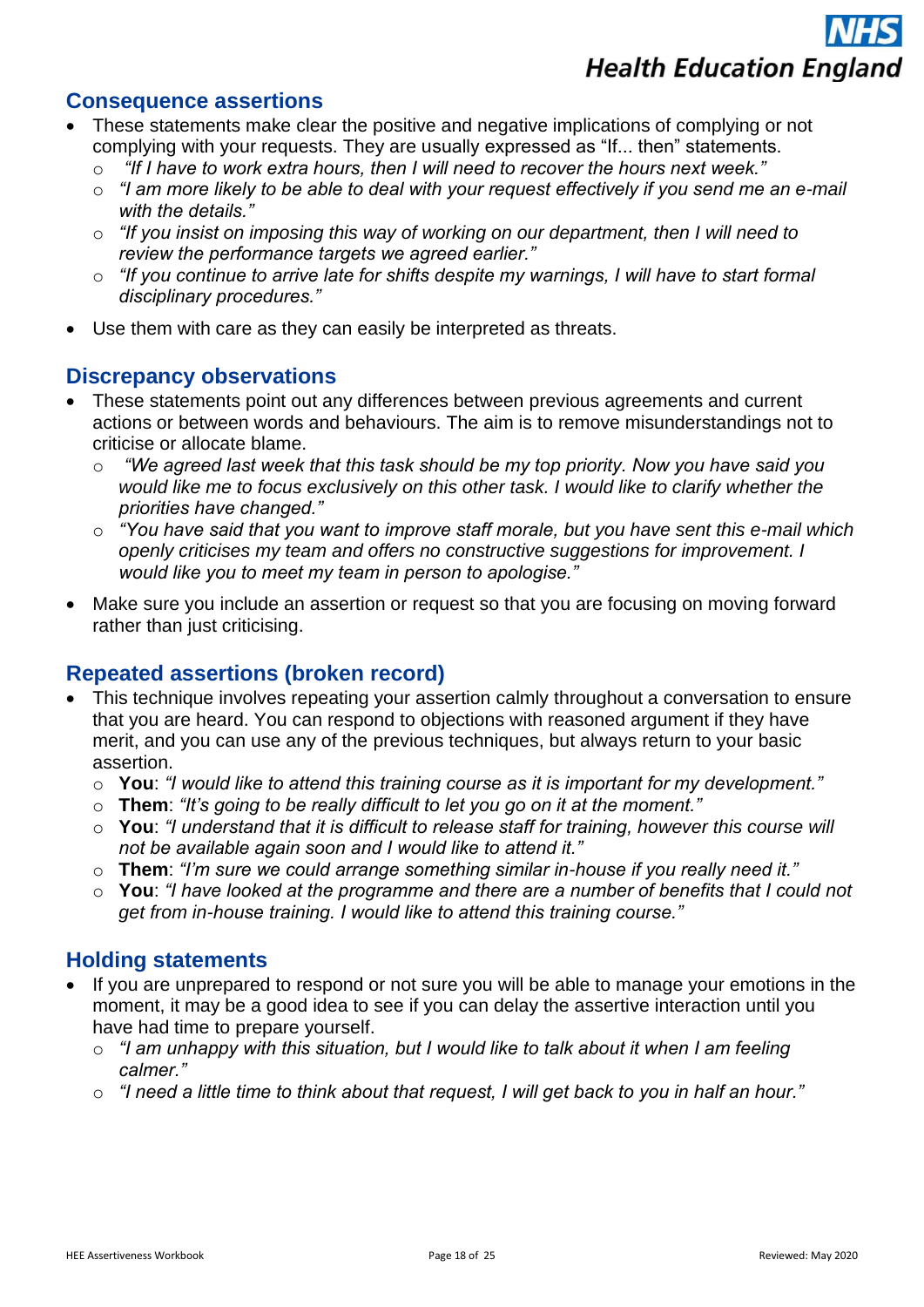### <span id="page-19-0"></span>**Obstacles**

- Similar to the effect of a holding statement, creating a small obstacle for someone to overcome can be a good test of whether they are valuing you, or just looking for the person who will take on the request with the least resistance.
	- o *"That sounds like a task for two people, if you can get someone else to commit then I would be happy to contribute. Otherwise, I don't think I will be effective on my own."*
	- o *"That might be something I can help with, if you can get me this information, I will take a look to see what is possible."*

## <span id="page-19-1"></span>**Saying "no"**

- Being able to say "no" to unreasonable or unwelcome requests is an important part of assertiveness. Be honest and give brief reasons for your refusal, but do not feel that you have to apologise or justify your choice.
- You can use empathic statements and consequences statements alongside saying "no".
- You may also have to employ the "broken record" technique to deal with objections.
- You can use some alternative constructions for situations in which a blunt "no" might be too confrontational.
- **Not now** refuse on this occasion but keep open the possibility of a "yes" in the future. o *"I can't do that now, but do ask me again next month."*
- **Not unless** make clear what conditions would make it possible for you to agree. o *"I will have to say 'no' unless you could take this other responsibility off me."*
- **Not that, but this** offer an alternative to the other person's request.
	- o *"I won't be able to complete the full research report by that date, but I could give you a brief note of my initial findings."*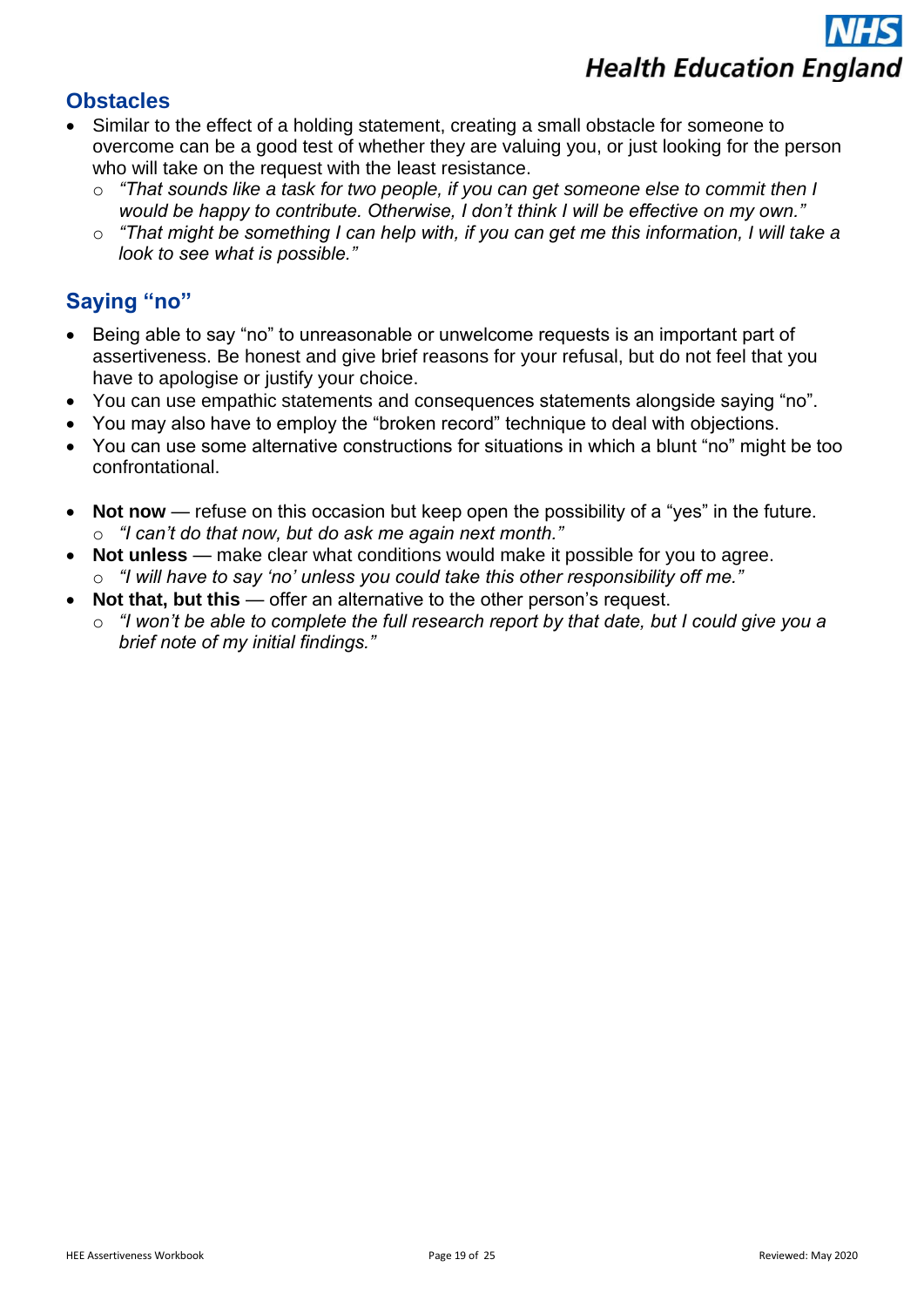## <span id="page-20-0"></span>**Minimising the risk of conflict**

**REFLECTION 10**: What sort of conflict situations have you been in? How did you handle them? What could have gone better?

Here are a few simple techniques to help keep the risk of conflict to a minimum.

- Objective descriptions: *You said... You did... (NOT You are... You were...)* You said, you did is about behaviours not identity – less damaging. Much the same as in the BEAR model.
- Own your reactions: *I felt... (NOT You made me feel...)* Taking responsibility for own emotions is appropriate because the other person cannot take responsibility for how you might react to any given situation.
- Questions: *Could you help me understand...?* Put yourself in the position of a learner and you reduce the chance that someone might perceive you to be aggressive (however unintentional).
- Affirmation: *I can see why... I completely understand why you say that* (you might not have all the facts, it's not your fault). Watch out of the tendency to add a "but" to your statement. This can be seen to cancel out your understanding statement that came before it! When people feel they have been understood, they are more likely to take a co-operative position.
- Solution focus: *How could we move forward?* If things feel like they could be getting stuck, come back to "*what can we do to move forward"*. The use of 'we' also invites them to join you in that solution focus. Again, this increases the chance of co-operation.

### <span id="page-20-1"></span>**Unhelpful Language**

Watch out for the words below creeping into your language or thoughts. They can introduce obstacles to rapport that may increase the chance of conflict or a defensive response from another person and move you away from an assertive (win-win) mindset.

**REFLECTION 11:** Using words from each of the areas below, write a statement that might be unhelpful in your current situation, and then attempt a better way to say the same thing.

Example: A statement suggesting generalisation could be "You **always** ask me to stay late and I would like to discuss changing that". A better approach might be: "It seems that I am **normally** the person that gets asked to stay late, could we look at spreading the load more evenly".

• **Compulsion** — should, ought, must

A statement suggesting compulsion:

A better version: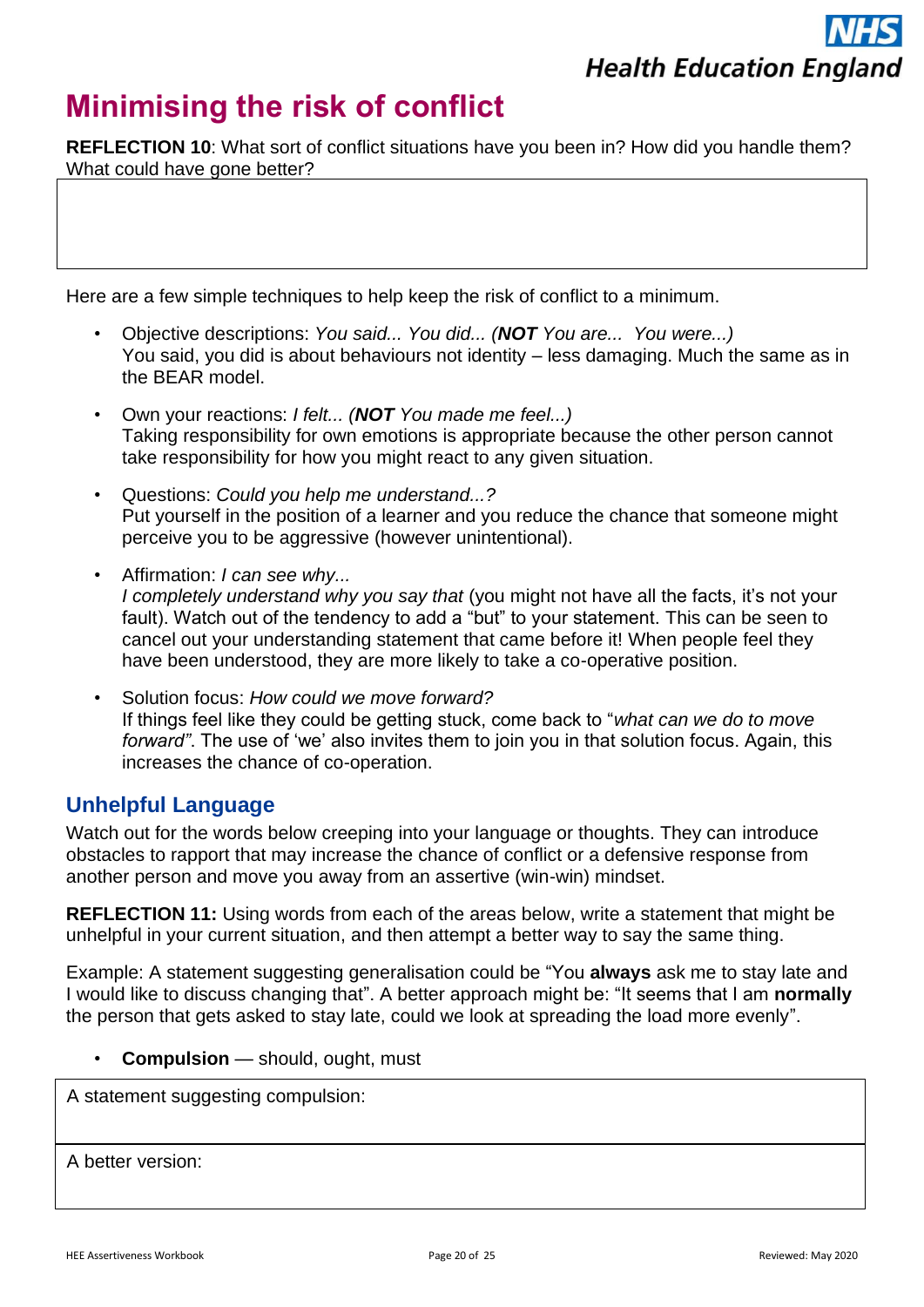• **Barrier** — can't, impossible, hopeless

A statement that creates a barrier:

A better version:

#### • **Generalisation** — always, never

A generalised statement:

A better version:

• **Exclusion** — just, only

A sentence suggesting exclusion:

A better version:

• **Labelling** — unfair, stupid, obstructive, etc.

A labelling statement:

A better version:

**Top Tip:** If you hear these words in an interaction, it is a strong clue that something isn't going well. Resolve what is going wrong before progressing further as it can negatively influence all further interactions.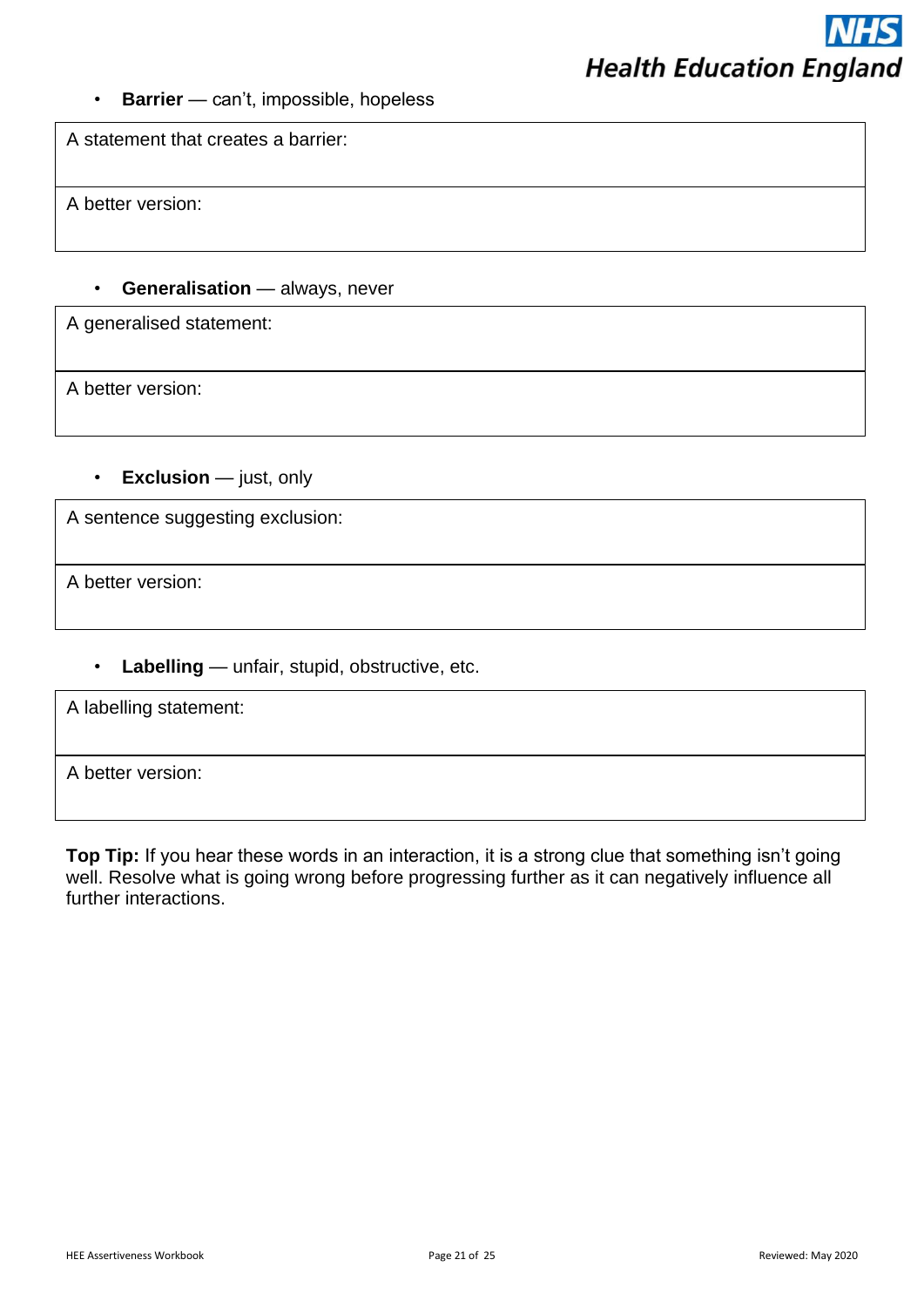## <span id="page-22-0"></span>**Advice from Negotiation Theory**

The book "Getting to Yes" by Fisher and Ury, is considered to be one of the most authoritative books on negotiation and has useful principles that can be applied to assertiveness.

Their model is described as principled ("win-win") negotiation - "hard on the problem, soft on the people". This is a very simple explanation of the key points, and if you are interested in finding out more, the book is strongly recommended. It is deliberately written to be accessible and it is not too long!

- **People:** separate the people from the problem Focusing on the problem will minimise the risk that emotions will damage the chances of reaching an agreement.
- **Interests**: focus on interests, not positions A position tends to be 'what' you want, and the interest is 'why' you want it.
- **Options**: generate a range of options for mutual gain The more options you generate, the more likely you are to find something that maximises the outcome for both of you. Don't choose an option too prematurely.
- **Criteria**: use objective criteria (e.g. legislation or organisational policies) to evaluate possible outcomes An example of an objective criteria would be the GMC guidelines. It helps avoid the "I'm right" positioning that could damage the negotiation.

And finally, the concept of BATNA – the **B**est **A**lternative **T**o a **N**egotiated **A**greement. Knowing/planning what you will do if you cannot reach agreement, has the potential effect of increasing your negotiation power, but can also help you be less defensive as it lowers the stakes if you can't reach agreement. These can then in turn increase the chances of you getting a better return in the negotiation.

**REFLECTION 12:** Pick one of your scenarios and focus on the following points that may help you see a different way to approach the problem.

Do be aware that while it is valuable to do this thinking in advance, when you eventually have the conversation there will be someone else involved and their views and opinions will need to be taken into account.

(**People**) What is the problem we are dealing with:

(**Interests**) What are my interests in the problem and what might be their interest?

(**Options**) What are the possible choices in this scenario?

(**Criteria**) Are there any **objective** criteria that can help you evaluate the solutions?

What could your **BATNA** be?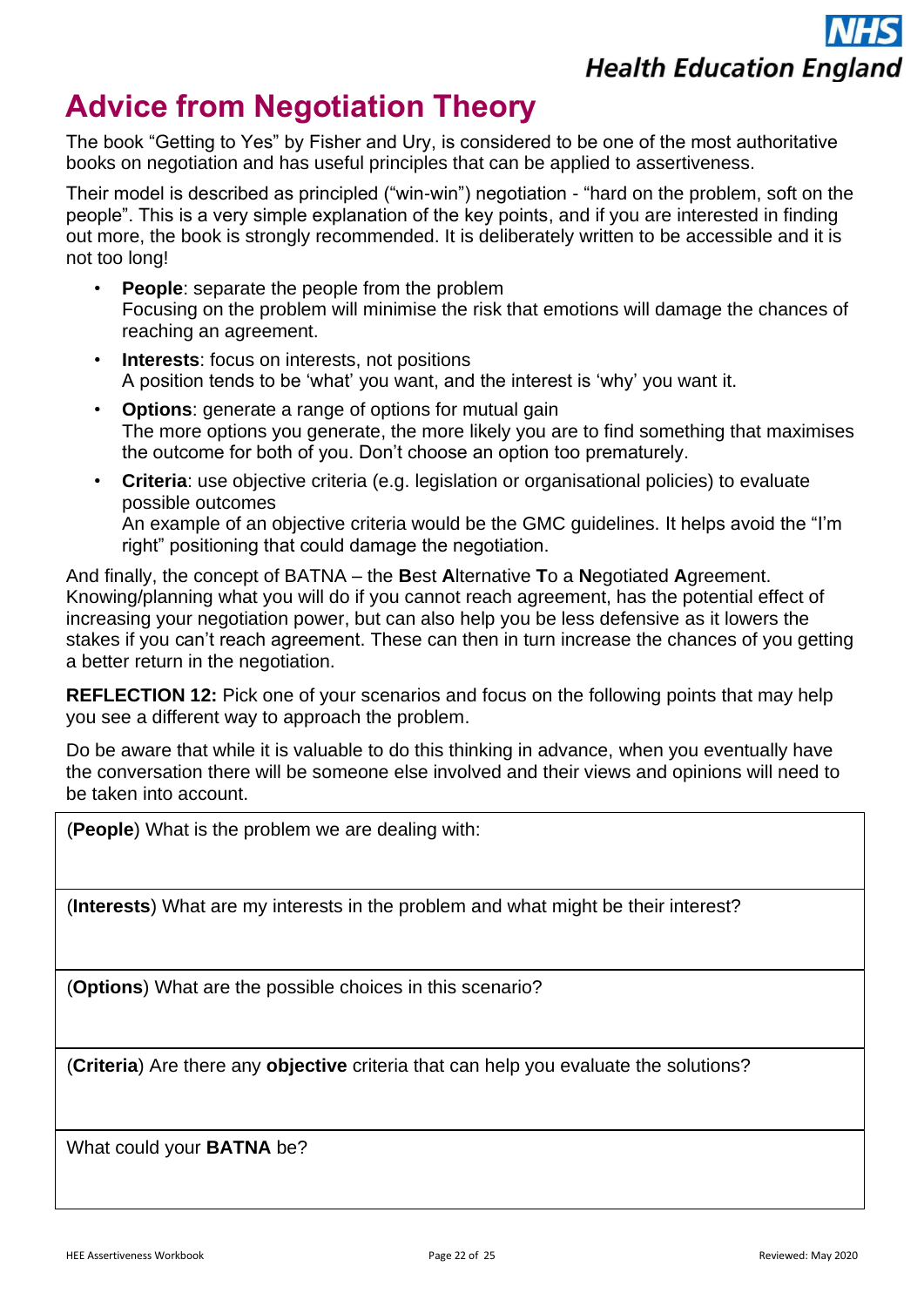## <span id="page-23-0"></span>**Summary: Key Principles**

Commit yourself to certain key principles.

#### <span id="page-23-1"></span>**I will value myself and others**

- Remind yourself of your core strengths and values. This will bolster your sense of identity and increase your ability to face difficult social interactions.
- Seek to understand and appreciate the strengths and values of others. People are more likely to respond to you expressing your needs if you show that you understand their needs.
- Know your rights and your responsibilities. Remember that you have a right to respectful treatment and a responsibility to treat others with respect.

### <span id="page-23-2"></span>**I will be increasingly aware of my reactions and my choices**

- Maintain a mindful awareness of your emotional responses to situations. Notice patterns in how you react in various circumstances.
- Take responsibility for your emotional states and reactions and learn to manage your emotions by becoming aware of the choices you have in any situation.
- Do not be afraid to express your feelings if it helps someone to understand the impact of their words and actions on you.
- Question any of your beliefs and assumptions that might limit the choices you have in particular situations.
- Do your best to respect other people's feelings but do not take responsibility for their emotional states and reactions.

### <span id="page-23-3"></span>**I will focus on solutions and learning**

- Concentrate on finding ways forward that balance the valid needs of all concerned whenever possible (win-win solutions).
- Avoid blame and guilt as these are rarely constructive.
- Look at what you can learn from every situation, even if it goes badly. Remember that assertiveness is something that you can improve on over time as you practise it.
- Allow yourself to make mistakes and do not be afraid to ask for help if you need it.
- Give a positive response to constructive feedback both positive and negative, but also be prepared to disagree with unhelpful comments.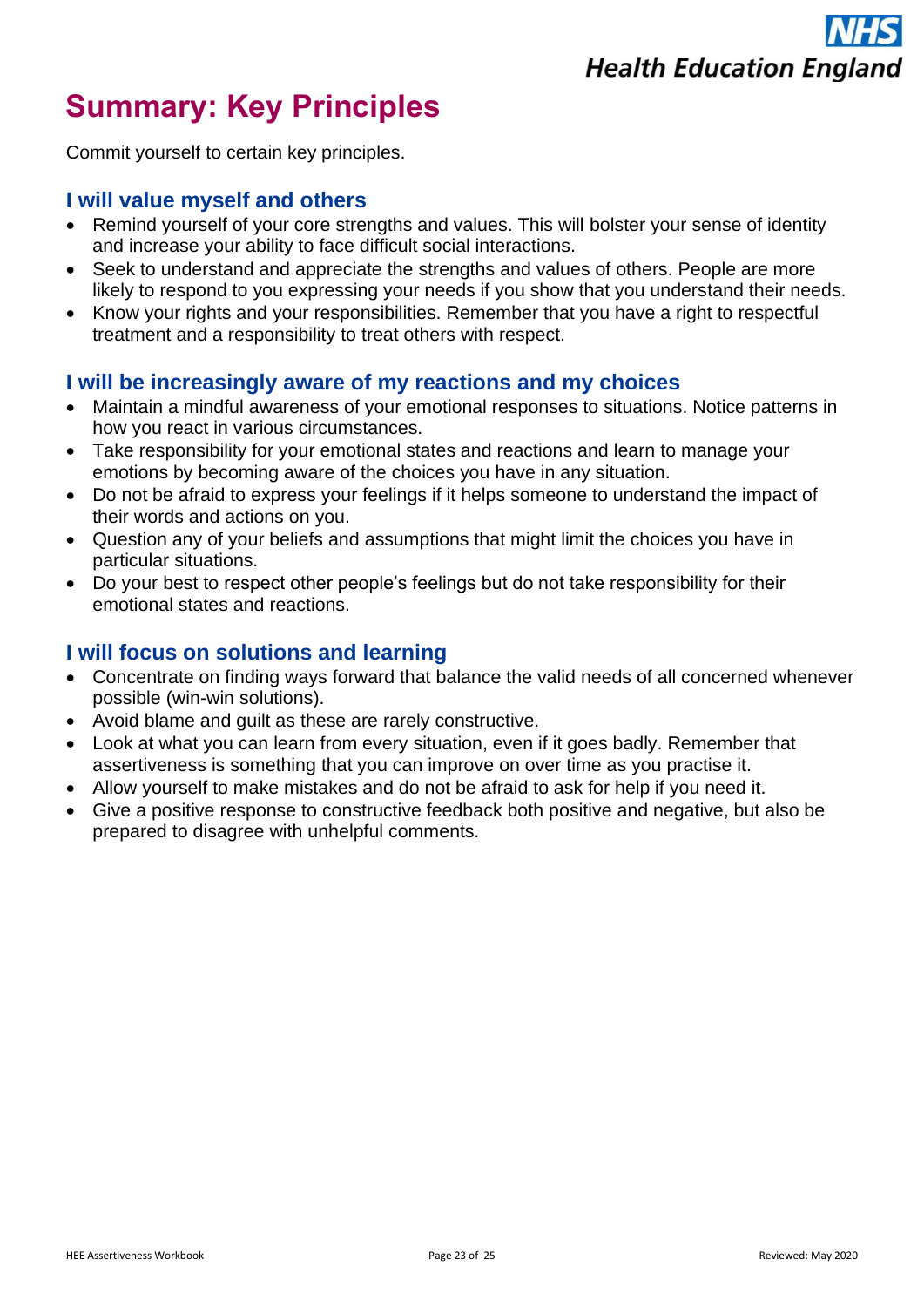

## <span id="page-24-0"></span>**Action Planning**

**REFLECTION 13:** Write down what you will try next and make a commitment. This has a tendency to improve success rate and even more so if you can put a date against it.

#### **What are you going to try?**

**When and how are you going to do it?**

**Why is it important?**

**How will you track progress?**

**What could stop you and how will you deal with that?**

**Who can help you?**